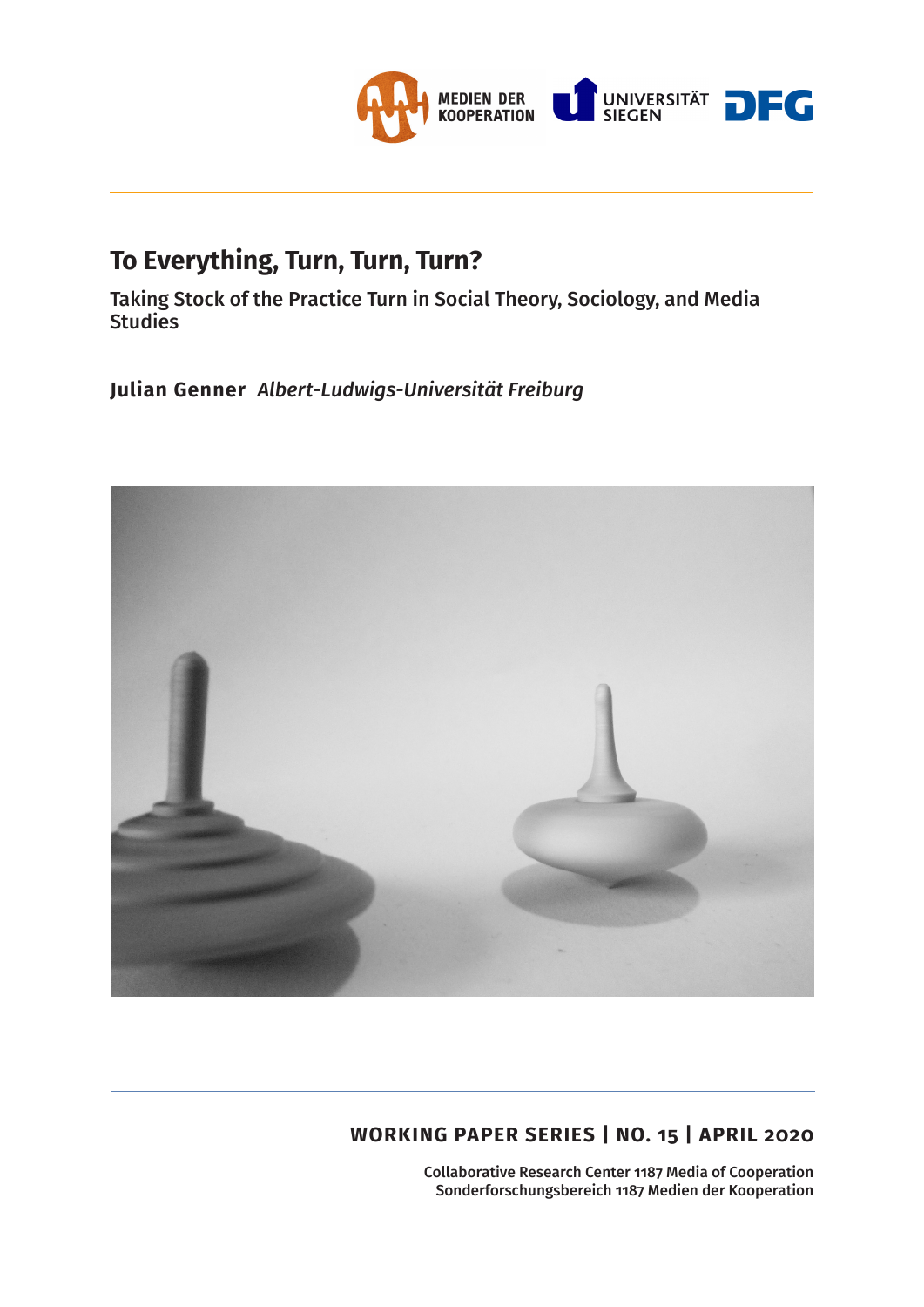#### **Working Paper Series Collaborative Research Center 1187 Media of Cooperation**

Print-ISSN 2567–2509 Online-ISSN 2567–2517 DOI https://doi.org/10.25819/ubsi/1895 Handle https://dspace.ub.uni-siegen.de/handle/ubsi/1607 URN urn:nbn:de:hbz:467-16076



This work is licensed under the Creative Commons Attribution-NonCommercial-NoDerivatives 4.0 International License.

This Working Paper Series is edited by the Collaborative Research Center Media of Cooperation and serves as a platform to circulate work in progress or preprints in order to encourage the exchange of ideas. Please contact the authors if you have any questions or comments. Copyright remains with the authors.

The Working Papers are accessible via the website http://wp-series.mediacoop.uni-siegen.de or can be ordered in print by sending an email to: workingpaperseries@sfb1187.uni-siegen.de

Publication of the series is funded by the German Research Foundation (DFG).

The cover image was taken by Julian Genner.

Universität Siegen SFB 1187 Medien der Kooperation Herrengarten 3 57072 Siegen, Germany www.sfb1187.uni-siegen.de workingpaperseries@sfb1187.uni-siegen.de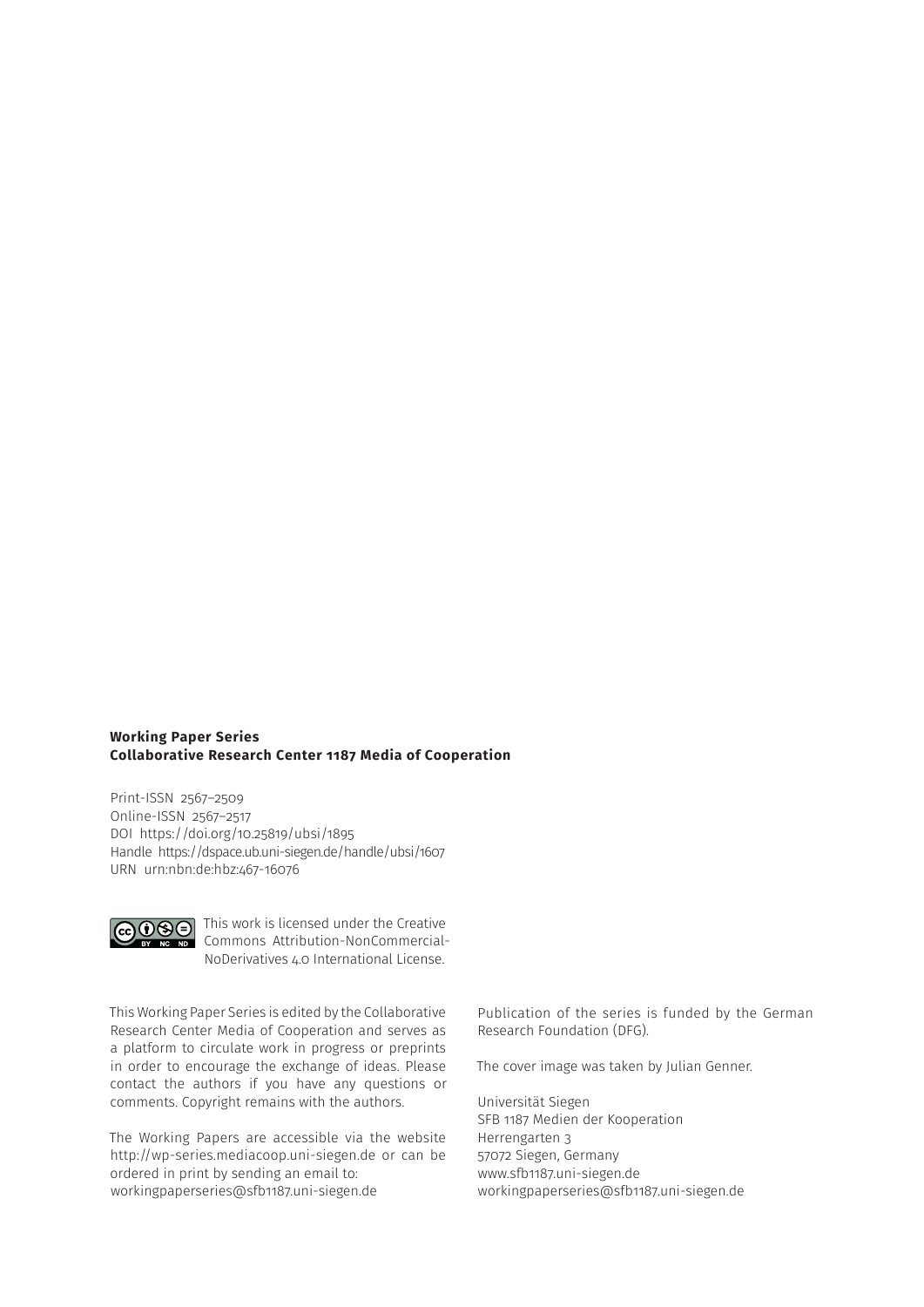### **To Everything, Turn, Turn, Turn?**

Taking Stock of the Practice Turn in Social Theory, Sociology, and Media Studies

**Julian Genner** *Albert-Ludwigs-Universität Freiburg* — julian.genner@kaee.uni-freiburg.de

**Inhalt**

Abstract **2**

1. Introduction **2** 2. Practice Turn and Practice Theory as Fuzzy Sign-Posts **3** 3. Revolutionary and Reformative Ways of Turning to Practice **5** 3.1 Revolutionary ways of turning to practice 6 *3.1.2 Revolutionizing and closing* 7 3.2 Reformative ways of turning to practice 8 *3.2.1 Reforming and closing* 8 *3.2.2 Reforming and opening up* 10 4. Turn and Discipline **11** 5. Conclusion **11** References **12** Appendix **14**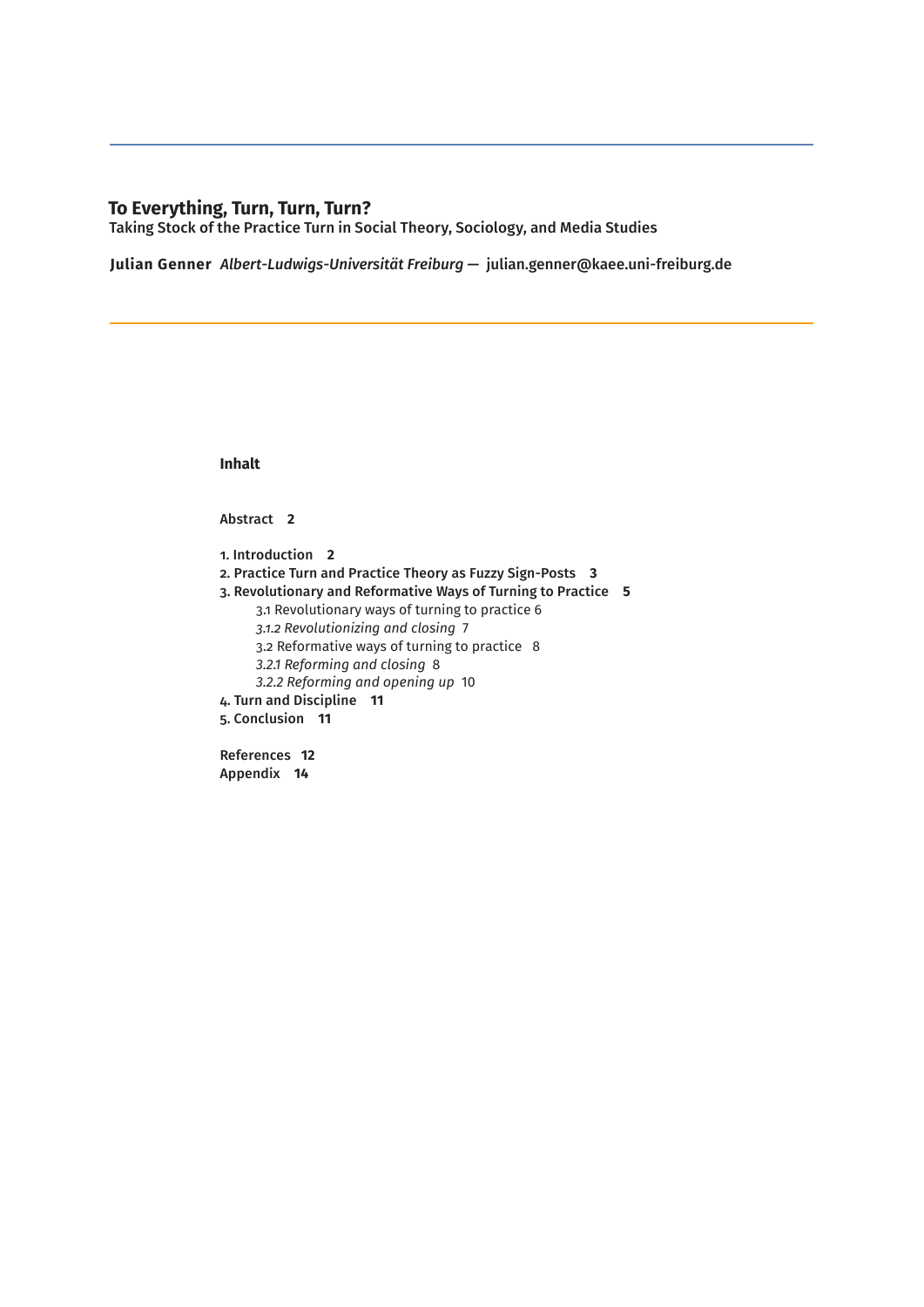*Abstract* This article reviews the "practice turn" (PT) in sociology, social theory, and media studies. In addition, it develops a sociological perspective on turns in general. As other turns, PT presents itself as heterogeneous and interdisciplinary phenomenon lacking clear conceptual and institutional boundaries. In order to grasp this fuzziness inherent to PT, I regard PT as a "sign-post" (Wittgenstein 1984) giving rather vague directions and thus "assembling" (Latour 2005) a heterogeneous research community. Thus, my main question is as follows: How does PT guide research and how do researchers follow PT? Drawing on interviews with researchers involved in PT, I distinguish two major ideal-typical ways of following PT. Revolutionary approaches aim for overcoming existing ways of doing research by turning to practice. In contrast, reformative approaches aim for a renewal of disciplines. Whereas revolutionary approaches mainly arise in interdisciplinary fields and various "studies", reformative approaches flourish on the margins of sociology. In exploring this pattern, the article develops a sociological way of reflecting PT and turns in general. Thereby the article establishes an institutional perspective drawing on the work of Boltanski and Chiapello (2007).

*Keywords* Practice Turn, Practice Theory, Sociology of the Social Sciences, Turns

#### **1. Introduction**

The humanities and the social sciences have taken many turns during the last 30 years. A literature search quickly brings to light more than a dozen distinct turns. Just to name a few, there have been the linguistic, the cultural, the interpretative, the performative, the spatial, the educational, the postcolonial, and most recently the ontological turn. In this article, I will review a particular turn, that is to say the practice turn. Moreover, I will develop a way of reflecting the "practice turn" and turns more generally in a sociological way. For the purpose of this article, I will use terms as "practice turn", "practice theory", or "practice thinking" interchangeably and "PT" as their acronym.

PT presents itself as a fuzzy phenomenon. One will encounter manifold ways of defining "practice". Like other turns, PT has stimulated research in various disciplines and interdisciplinary cooperation. Rather than to sort this fuzziness out by identifying family resemblances, as e.g. Andreas Reckwitz (2003) does, or to provide an exhaustive thematic list of literature, my aim is to develop the means necessary for understanding the heterogeneity and messiness of PT from a different viewpoint. My main question is as follows: How does PT guide research and in which ways do researchers follow PT? In order to tackle this question, I draw on eleven semi-structured interviews conducted with researchers engaged in PT in late spring 2018. A review of relevant literature complements the interviews. It lies beyond the scope of this article to include all disciplines and fields in which PT flourishes. Thus, I limit my review to sociology, social theory, and media studies as core areas of PT. The author of this article is a sympathetic outsider to PT and the research contexts just mentioned. The analytical viewpoint presented here evolved from the interviews. However, developing an analytical viewpoint on PT also altered my approach to the interviews and shaped my reading of PT literature. Thus, writing a reflection of the whole research process in the appendix suits this article better than a methods section including only technical aspects of the interviews.

I address the main research question in three sections. The first section focuses on the specific normative claims inherent to turns, be it e.g. the practice, the linguistic, or the performative turn. Turns contend that we have paid far too little attention to a certain issue so far, here practice, and that we should change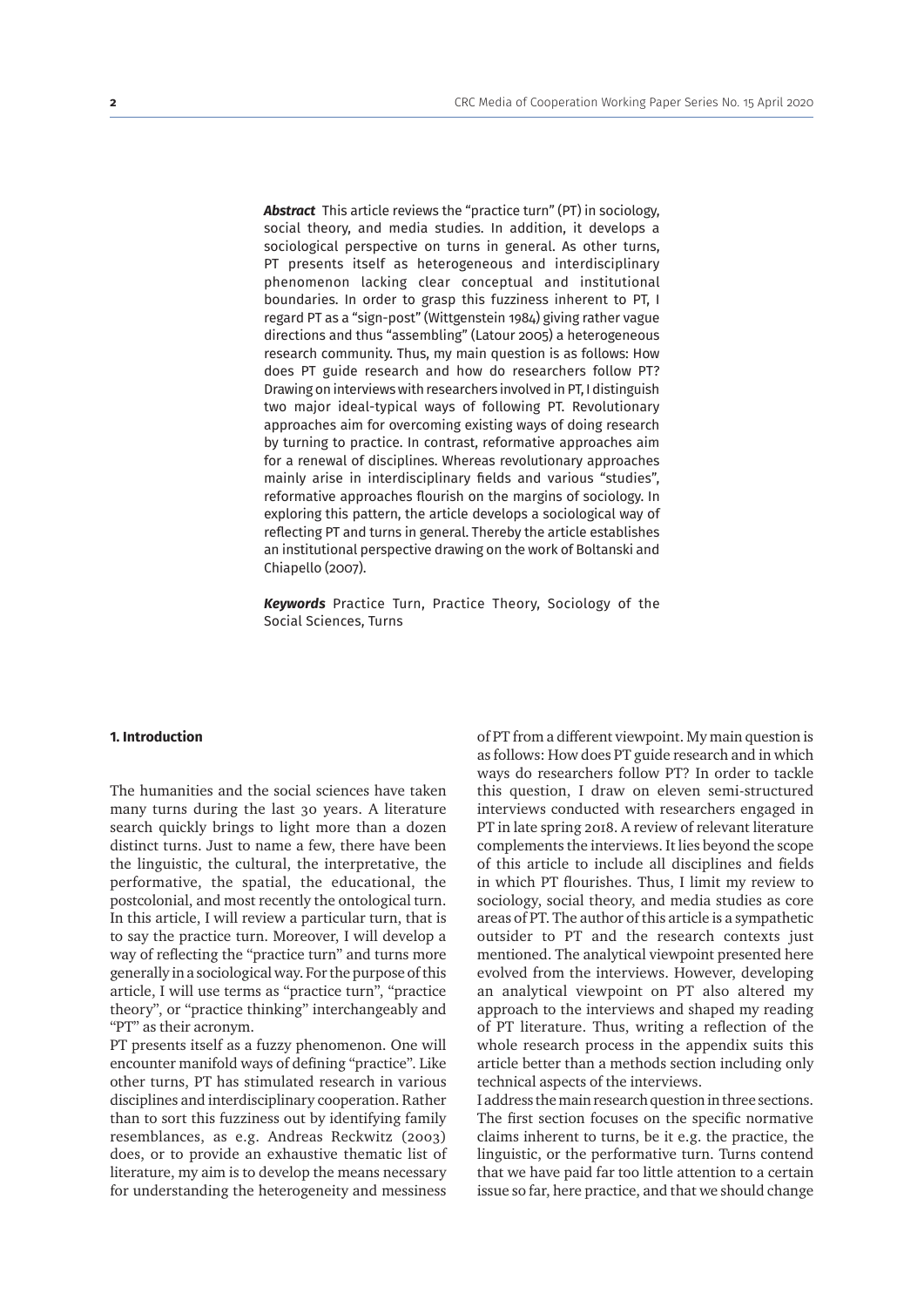that. Turns attract attention and offer orientation. They tell us what is important and what to do next. Applying a notion from Ludwig Wittgenstein (1984: §84), I regard turns as "sign-posts" in the scientific landscape. The heterogeneous, pluralist and fuzzy nature of PT is a result of the vague ways in which it provides direction and guidance. The second section moves on to identifying two major ways of interpreting and following the sign-post of PT. I distinguish between two ideal-types, namely revolutionary and reformative ways of turning to practice. Revolutionary takes on practice promote a radical change to an existing field of research whereas reformatory takes aim for a renewal of established fields of research.

Comparing revolutionary with reformative ways of turning to practice provokes the emergence of a pattern. Revolutionary approaches prosper in interdisciplinary fields, especially within "studies", whereas reformative approaches emerge from the margins of established disciplines. The third section is dedicated to exploring this pattern in detail. The conclusion suggests that the perspective developed here is useful to reflect and review other turns as well.

#### **2. Practice Turn and Practice Theory as Fuzzy Sign-Posts**

The label "practice turn" first appeared as a title of a volume edited by Ted Schatzki, Karin Knorr-Cetina and Eike von Savigny in 2001. The book followed an international conference titled "Practices and Social Order" at Bielefeld's Center for Interdisciplinary Studies in January 1996. According to Ted Schatzki (interview), the publishers came up with the title and the editors rather reluctantly gave in. Proclaiming a turn had been proved a successful strategy for attracting attention and funding before. Turns claim that a crucial feature of the world (e.g. practice) has slipped from the attention of existing research. As Doris Bachmann-Medick (2016: 16) rightly states, turns transform the category at their core from an object of study into an analytical category. The PT wants to draw "our" attention towards the underestimated but fundamental role of practice in social life.

From a PT point of view, practices are not mere articulations, actualizations or manifestations of an already existing underlying structure. PT challenges the status ascribed to practices within existing social theories. Turning to practice is giving them priority over structures, actors and other analytical categories. From the beginning, PT has been a theoretical debate. The basic promise of the

aforementioned volume is as follows. If "we" start with practice in order to "investigate such phenomena as agency, knowledge, language, ethics, power, and science" (Schatzki 2001: 22), we arrive at better and more accurate descriptions and explanations of the social world. However, the concept of practice remains cloudy and fuzzy. How one exactly turns to practice is open to interpretation.

> "It bears emphasizing that nothing unifies the 'practice' accounts other than the centrality of some notion of practice either to their understandings or their analyses of their subject matters." (Schatzki 2007: 98)

It is useful to regard PT as a sign-post in the scientific landscape, which calls for our attention and provides instructions how to continue from there. The vagueness of the directions given should not bother us. As Ludwig Wittgenstein (1984: §87) writes: "The sign-post is in order – if, under normal circumstances, it fulfills its purpose." It is open to interpretation and does not unambiguously determine how to move from there (Wittgenstein 1984: §85). Reviewing PT, then, is not about clarifying the instructions but understanding the ways it "assembles" (Latour 2005) a heterogeneous community and provides analytical guidance.

 There are different types of sign-posts in the scientific landscape understood as an "intellectual attention space" (Collins 2002). In calling for our attention, sign-posts also assemble a community (Latour 2005) in interpreting and following their instructions. Different types of sign-posts represent different ways of assembling a community and practicing science.

Using "schools" (Tiryakian 1979) as a contrasting example, the characteristic features of "turns" become clearer. Schools resemble noble aristocratic houses in their hierarchical structure, lines of command and disciplinary techniques. They are characterized by a fundamental distinction of master and disciples (Tiryakian 1979). The "worthiness" ["grandeur"] (Boltanski & Thevenot 1991) of individuals in this context depends on their degree of closeness to the master and his legitimate heirs. Loyalty is valued highly. Schools distinguish rigorously between insiders and strangers. They maintain and cultivate rivalries with competing schools (e.g. critical theory and system theory in Germany). Controversies are opportunities to display commitment, loyalty, and trustworthiness. Through engaging in controversies, disciples can prove their own worthiness. Within schools, fights ensue over the line of succession and the legitimate heirs. $<sup>1</sup>$ </sup>

**<sup>1</sup>** Schools are not only concerned with their intellectual heritage. After the passing of media theorist Friedrich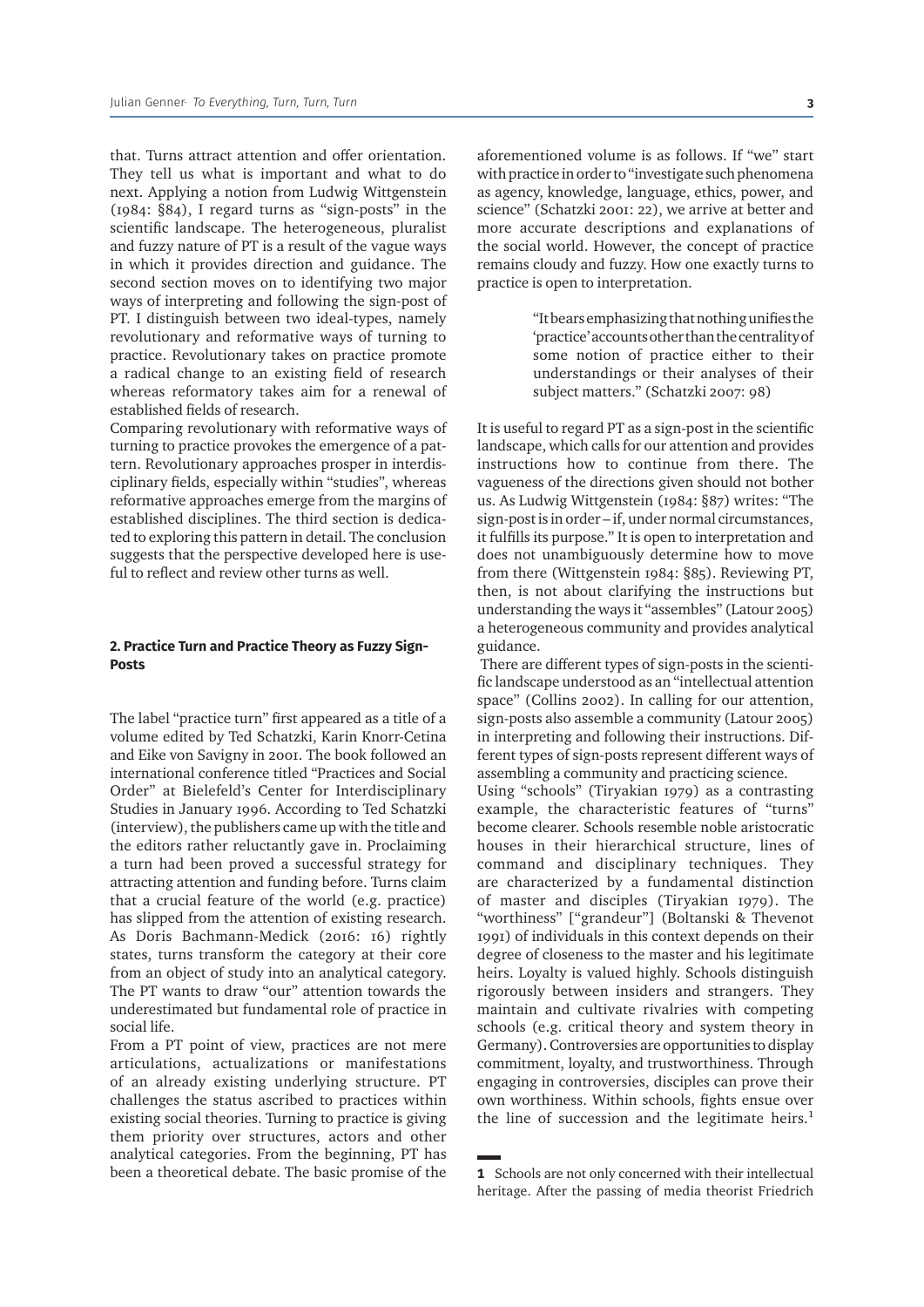The origins and the deceased masters of the school are kept alive in anecdotes and exegetic work. The "message" from the school's founder is continuously systematized and passed on as a "tradition" (Lena 2012: 46-52, 160-164). In short, schools in academia (like noble houses) value hierarchy, loyalty and tradition. Speaking with Boltanski and Thévenot (1991), schools assemble the social according to the "cité domestique". A cité is a repertoire of reasoning which actors use in order to establish and justify status hierarchies. In a heretical move away from Bourdieu's determinist critical sociology, Boltanski and Thévenot highlight social actor's abilities to establish, justify and criticize social order. Hence, the authors call their own project a sociology of critique.2 Overall, Boltanski and Thévenot identify six cités as ideal types. In a situation shaped by the cité doméstique, the relative closeness of individuals to an ancestor or master establishes authority and hierarchy.

In contrast, PT values heterogeneity over systematization, connections over boundaries, similarities over differences, dialogue over controversies, and cooperation over competition. PT assembles researchers according to normative standards emblematic for the "projective city" [orig. "cité par projets"] (Boltanski & Chiapello 2007).<sup>3</sup> The "cité par projets" promotes "renouncing stability, rootedness, attachment to the local, the security of longstanding links" (Boltanski & Chiapello 2007: 123). It celebrates diversity and plurality and highly values establishing of connections across fields. It calls for an open-minded, adaptive and communicative attitude and a versatile mindset. Hierarchies are depreciated. PT is not about safeguarding a tradition but presents a vision calling for activity, enthusiasm and creativity (Boltanski & Chiapello 2007: 103-164; Boehler & Reinhart 2014).

Whereas schools worship a glorious past ('the founder and his message'), PT praises an open future. Turning to practice promises to create infinite possibilities for future research. Speaking with Niklas Luhmann (1976:141), the PT "futurizes" the future, it increases the degree of its openess. Turns accept the premise that science is as an open-ended and infinite process in which every research result is open to a potentially infinite number of questions (Luhmann 1992: 590). One could go on forever when turning to practice.

The openness inherent in PT (and turns in general) is meant to undermine the idea of a definitive, systematic and universal theory of practice. According to Schatzki (2001: 13), practice theorists "are generally suspicious of 'theories' that deliver general explanations of why social life is as it is." Differing viewpoints call for neither systematization nor controversy. Instead, they call for tolerance. Thus, a moral message lies in the self-descriptions of PT which strongly promotes plurality, diversity and heterogeneity. Almost all interviewees claim that they are more interested in creating connections and building bridges than starting turf battles. The almost complete lack of controversies (in scientific literature) within PT despite there being opposing viewpoints on many issues (e.g. human and non-human agency, realism) adds further evidence to these statements. As Luc Boltanski and Eve Chiapello (2007: 124) state, "it is thus realistic to be ambivalent" in contexts defined by the "cité par projets" because "the situations people have to confront are themselves complex and uncertain."

Consequently, the meaning (and function) of theory changes. It is not a systematized set of assumptions but a process of mediation between different and conflicting positions. Practice allows to, as Stefan Hirschauer (interview) puts it, "read such authors as relatives in mind who actually inhabit different planets."4 Reading works from different (and even conflicting) traditions as contributions to PT provides a fertile ground for experiments. "Practice" serves as a "vision" (Boltanski & Chiapello 2007: 104-128) calling for individually elaborated practice theories which in turn expand and strengthen PT as a "loose, but nevertheless definable movement of thought" (Schatzki 2001: 22). Herbert Kalthoff (interview), too, stresses the openness and experimental character of PT:

> "Practice theories are at the stage of an experiment with an open ending. This becomes visible from their present developing as well as from their quite variable conceptualizations. It also remains an open question to me as to what the theoretical element of PT amounts to."5

Kittler, each of his closest pupils inherited one of the master's ties.

**<sup>2</sup>** For a discussion of the relation between a critical sociology and a sociology of critique, see the published conversation between Honneth and Boltanski (2009).

**<sup>3</sup>** I will stick to the original French expression.

**<sup>4</sup>** "[…] Autoren als Geistesverwandte zu lesen, die eigentlich durch einige Ozeanmeilen getrennt sind."

**<sup>5</sup>** "Die Praxistheorien sind ein Experiment mit noch offenem Ausgang. Erkennbar wird dies etwa an den aktuellen Entwicklungen und auch an den doch recht unterschiedlichen Konzeptualisierungen. Offen ist für mich auch die Frage, was das Theoretische an der Praxistheorie ist."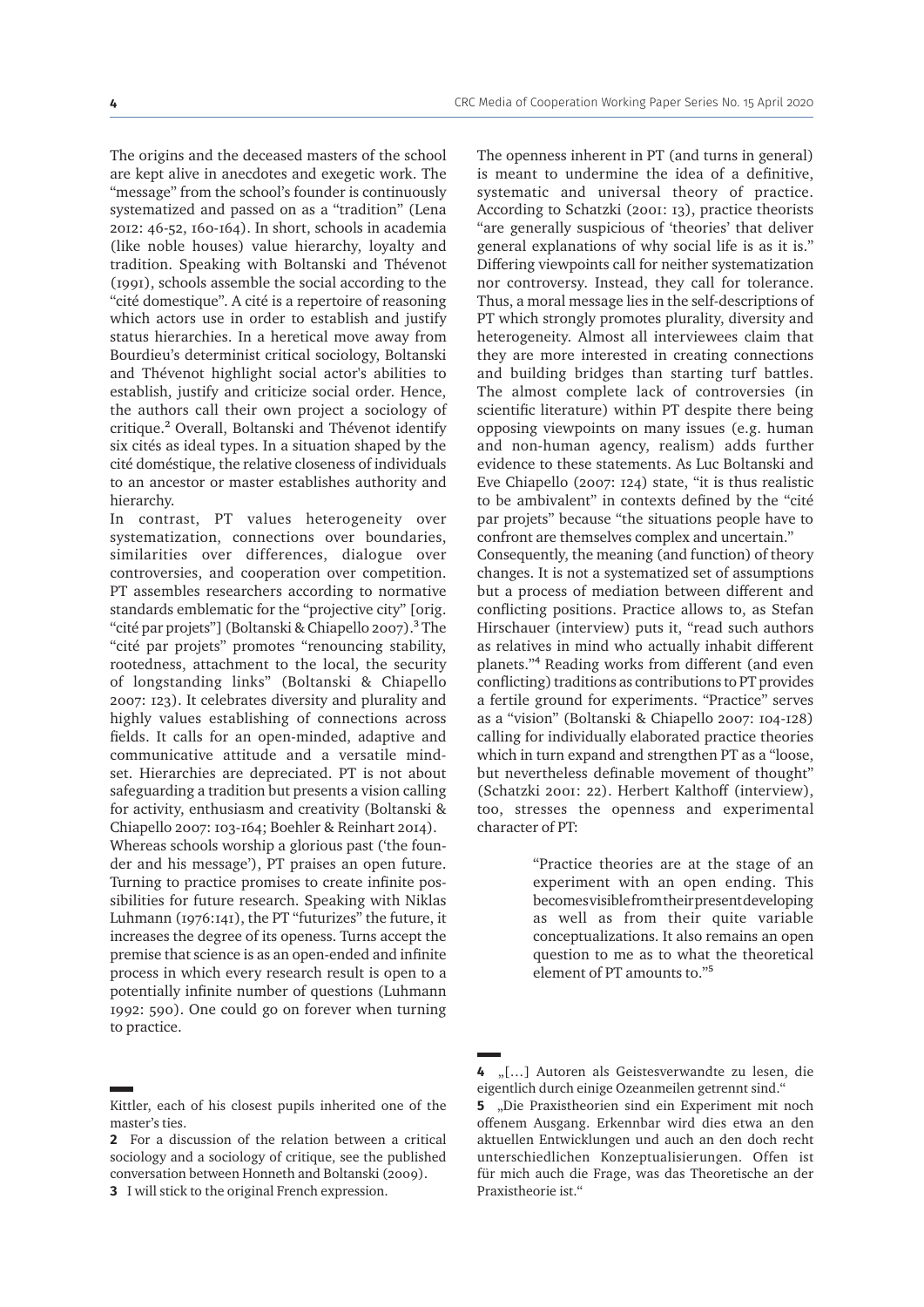The heterogeneity of PT as a research field and the vagueness of its key category makes sense against the background of the "cité par projets" (Boltanski & Chiapello 2007) which values an experimental attitude in theorizing. As Randall Collins (2002: 879f) suggests, the growing number of intellectuals leads to increasingly crossing the borders between schools, traditions, and disciplines in search for new combinations.

#### **3. Revolutionary and Reformative Ways of Turning to Practice**

PT's becoming fashionable in a variety of research contexts adds to its overall fuzziness. A nonexhaustive list encompasses organizational studies, international studies, educational studies, geography, history, archaeology, or management studies. These contexts do not necessarily take notice of each other although the edited volume (Schatzki et al. 2001) serves as their common reference point. 'Practice' is a traveling concept, and Ted Schatzki has participated in countless conferences and workshops spreading the word of PT, thus becoming a traveling visionary. Given the plurality of contexts, PT is not one sign-post, but a loose network of multiple signposts (in which the edited volume and Schatzki are probably the most important nodes).

I identify two major within overall four ways of interpreting and following the sign-posts of PT regardless of the specific research context each of them is embedded in. The four ways of following PT represent also different ways of embracing the "cité par projets". These four ideal types result from characterizing PT by two dimensions. The first and main dimension concerns the way in which an existing research context should change when turning to practice. The notion of practice may be used either to reform or revolutionize an existing research context. Whereas reformative approaches are common in sociology, neighbouring fields such as media and organizational studies attach more radical agendas when using the notion of practice. The second dimension concerns the interpretative flexibility of the notion of practice. Coming up with an overall theory of practice reduces interpretative flexibility and this presents a case of closure. By contrast, increasing the interpretative flexibility, e.g. by doing experimental empirical research, is a way of opening up the notion of practice and extending its applicability.

Characterizing the ways of doing PT according to these two dimensions results in four ideal-typically distinct ways of turning to practice as the following diagram (Fig. 1) shows. Each quadrant represents one way of turning to practice.



Figure 1: The Four Ways of Turning to Practice

The four quadrants representing the four ways of practice, then, are as follows: revolutionize/open up (I), reform/open up (II), reform/systematize (III), and revolutionize/systematize (IV). The diagram offers a way of schematizing the heterogeneity of PT. The loss of nuance should not bother too much (Healy 2017) since the diagram offers a new way of reflecting PT. Most importantly, it enables to move beyond the commonplace statement that PT is heterogeneous. The four quadrants characterize how PT sets about to challenge or alter a specific field of research.

Revolutionary approaches located in the quadrants I and IV take the notion of a turn to practice quite literally. Speaking of a turn in this context implies some kind of radical change. The notion of turning has a lot less significance and relevance for the kind of research which I locate in the left half (quadrant II and III). The notion of a "turn" is used (if at all) for only "strategic reasons" as one interviewee puts it. Researchers tend to be sceptic if not dismissive towards the notion of "turning". They reject the idea of radical change. By contrast, they tend to highlight continuity between PT and their own disciplines. Research located in the upper half of the diagram (quadrant I and II) usually stresses the importance of empirical research and tends to use the notion of practice in a more "pragmatic" or "instrumental" way as Nick Couldry (Couldry & Hobart 2010: 77-84) puts it. Turning to practice is closely linked to specific empirical research projects. In contrast, research in the lower half (quadrant III and IV) highlights the need of systematizing and theorizing that is a form of closure. It is here, where doing PT is valued for the sake of it.

I will address each of the four ways of interpreting the sign-post of PT in a subsection. I begin with the revolutionary ways (quadrant I & IV) and move on to the reformative ways (quadrant II and III).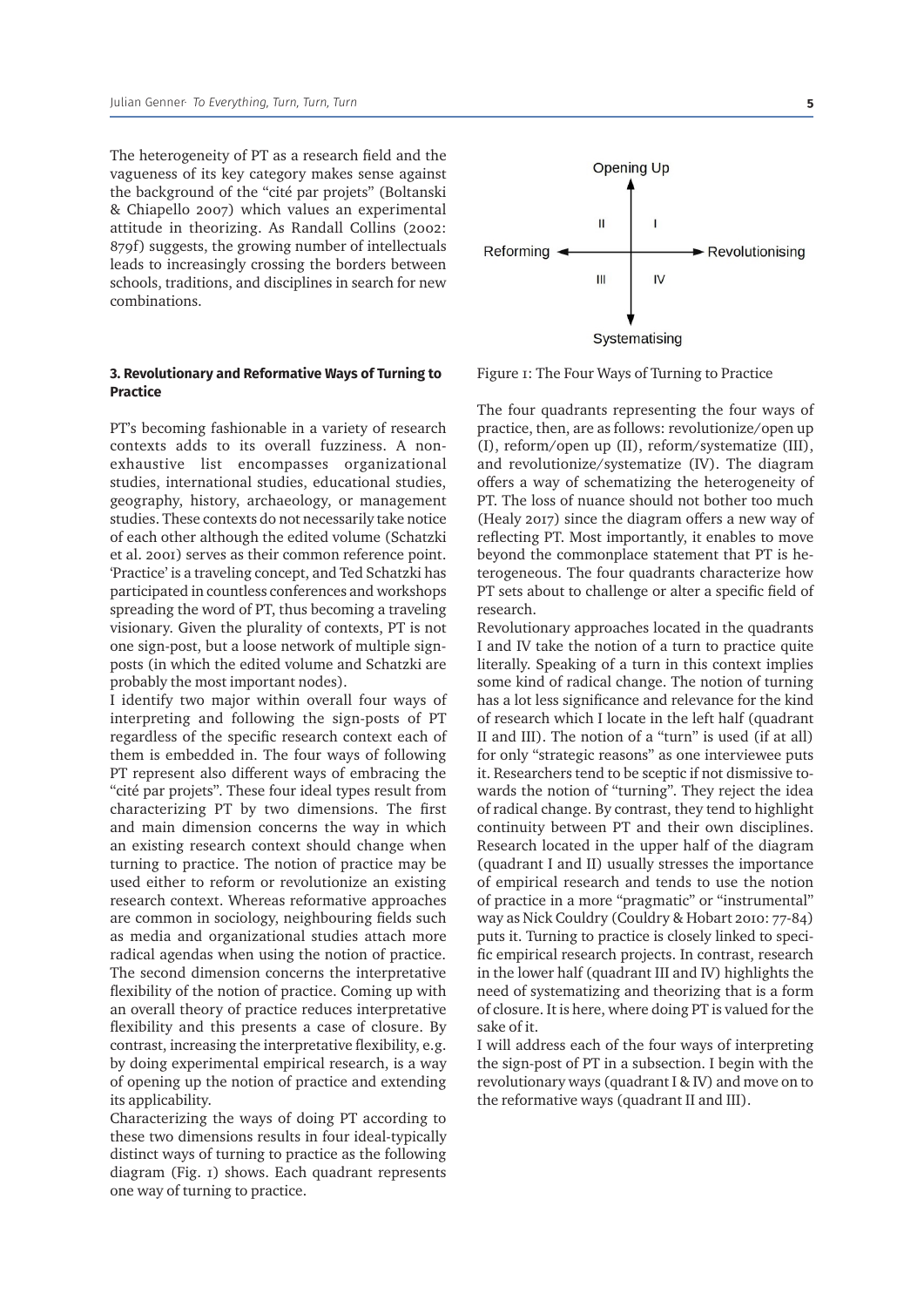#### *3.1 Revolutionary ways of turning to practice*

Turning to practice in a revolutionary spirit is concerned with overcoming established ways of doing research. Surprisingly, such radical ways of turning to practice do not flourish in sociology and social theory, but in neighboring interdisciplinary contexts. Prime examples are media studies, organizational studies, international relations, European studies, and management studies. Within established disciplines like geography, archaeology or history, referring to PT presents a radical challenge to existing research routines. In both cases, PT also serves as a hub for importing newer developments and trends from sociology and social theory in a rather selective way. This transfer of knowledge may not be limited to theoretical concepts but may include methods from the social sciences as well.

I identify two different ways of revolutionizing an academic context by turning to practice. Either, one might use notions of practice to address new topics for empirical research (revolutionize/open up). Alternatively, one might merge different notions of practice into one systematic theory which radically challenges the prevalent theories in a field (revolutionize/systematize).

#### *Revolutionizing and opening up*

I will use the works of Nick Couldry and Silvia Gherardi as paradigmatic examples for a revolutionary take on practice. Both stress the importance of empirical work. Nick Couldry's work focuses on media practices. Back in 2004, he called for a "new paradigm" in media studies (Couldry 2004). In the interview, he recalls:

> "I decided that I was just going to write a polemical piece about how the whole direction of media studies was wrong because it was studying the wrong thing. It was studying this narrow object we call 'interpreting a text' or 'being a fan' or whatever specific bounded practices were taken for granted in media studies and audience research at the time. And I thought that there was actually an infinity of things, potentially, that people were doing with and around and in some way related to media." (Couldry interview)

Understanding media as practices bears far-reaching consequences. It means to leave functionalist and determinist theories of media behind (Couldry 2004). Instead, turning to media practices requires introducing the notion of human agency and social science methods. As he points out this leads to bringing media studies closer to social sciences. PT provides a "meta-language" (Couldry interview)

which supports the empirical study of the "infinity of things" that people do with media, especially social media, and the ways they orient themselves towards (or away from) media.

> "I suppose what I would say is, in general terms, that a practice is what people are doing that's sufficiently organized or configured socially, so it is able to be recognized as something. So, the concept of practice very much relies on a meta-language of describing practice. We have to point to things as one practice as distinct from another practice, as distinct from something that's just messy and confused and isn't anything at all." (Couldry interview)

As he highlights, following the news is a practice, which can be performed in many different ways but still forms a recognizable practice. In its fuzziness, the notion of practice allows for engaging with the fuzziness of the real world. Studying media as practices, then, extends and radically alters the scope of media studies. Consequently, the strong philosophical tradition within media studies drawing on the works of Friedrich Kittler, Jean Baudrillard, Gilles Deleuze or critical theory becomes obsolete. This makes turning to practice both a revolutionary and an empirical project.<sup>6</sup>

However, it seems to be usual that sociology and social theory rarely recognize (and cite) the contributions to PT in their neighborhood. The works of Silvia Gherardi, Davide Nicolini, and their research group RUCOLA7 then might be the exception that proves the rule. Gherardi's work on practice roots in her work on organizational learning. In her view (2012: 201), PT melts together a revived activity theory

**<sup>6</sup>** Couldry's "polemic piece" caused a major (and fierce) controversy in media studies and media anthropology, (Couldry & Hobart 2010). In my view, the controversy stems from the differing backgrounds and ambitions of Couldry and Hobart respectively. The former wants to transform media studies into a regular social science thereby relying on Bourdieu and a realist interpretation of Wittgenstein. The latter's understanding of practice is informed by the crises of representation in anthropology and aims for radically challenging ethnocentrism within our ways, that is practices, of thinking. Hobart's project embraces a radical constructivist viewpoint. Interestingly, this anthropological viewpoint is completely absent in the discussion within sociology.

**<sup>7</sup>** The acronym stands for Research Unit on Communication Organizational Learning and Aesthetics.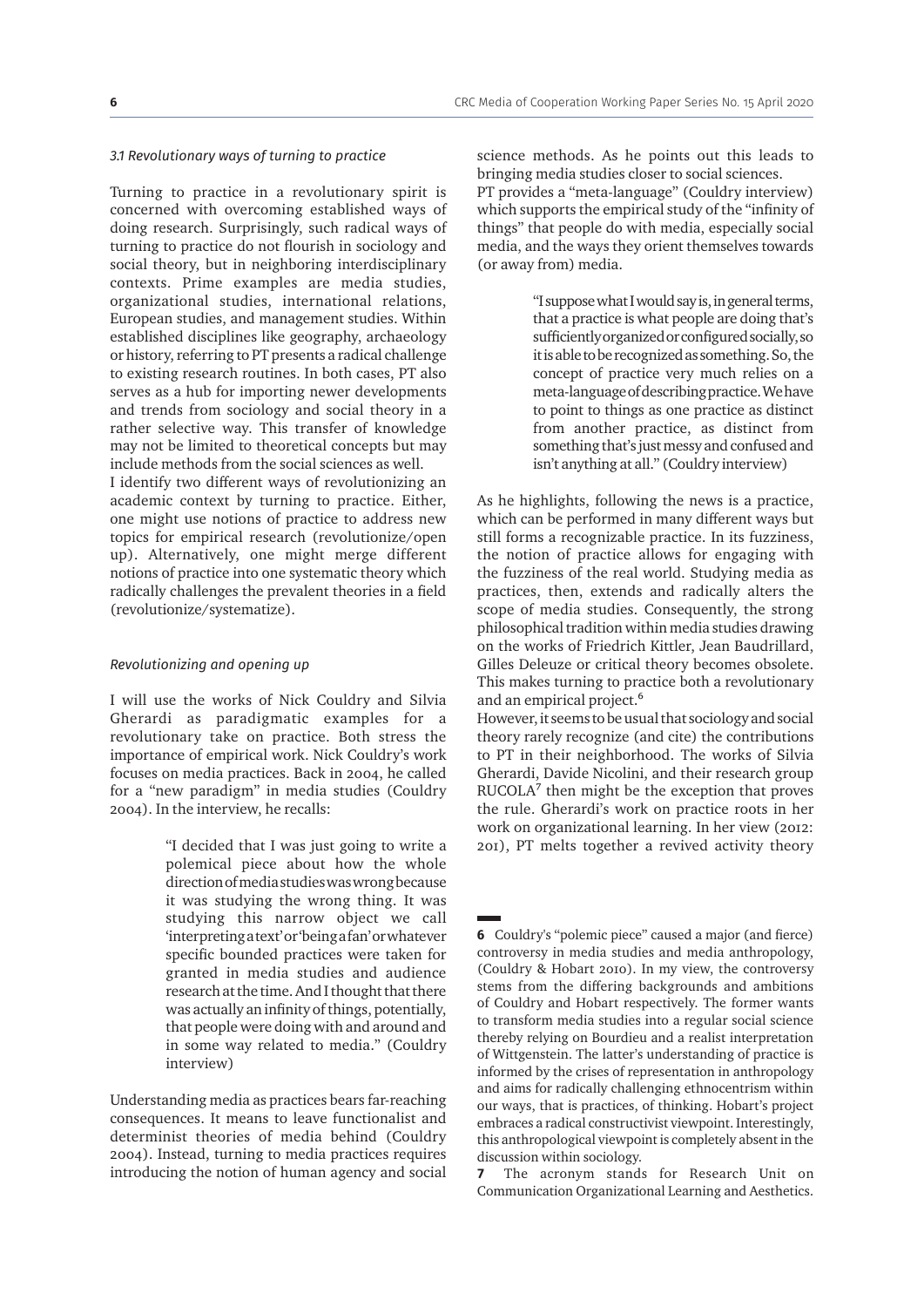(e.g. Engestroem 1990), actor network theory,8 communities of practice (Lave & Wenger 1991), and 1980s cultural theory (Ortner 1984). These theoretical developments of the 1980s correspond with the study of social phenomena, which were ignored by "classic" sociology. Unsurprisingly, Gherardi (interview) thinks of PT as a "break with the previous theorists, with Giddens, with Bourdieu, with Ethnomethodology and so on. Otherwise, in my view, there is no reason to talk about the practice turn if it is just about taking practice one step forward." According to her, the concept of practice enables us to leave the dichotomies of "classic" sociology, e.g. individual/society, nature/culture, subject/object behind.

Moving forward limits itself not to intellectual progress but includes institutional entrepreneurship as well. She has created a group of research (RUCOLA), edited various special issues (e.g. Gherardi et al. 2013) and collaborated in projects in applied social sciences (e.g. on telemedicine or on safety of construction sites). The aim of these efforts is forming the "bandwagon of practice theory" as she calls it (Corradi et al. 2010). Turning to practice is one way to leave the idea of theory behind and move forward to a post-humanist and post-epistemological way of thinking through empirical research. Referring to the works of Donna Haraway (1988) and Karen Barad (2007), she understands theory as situated and partial knowledge (Gherardi 2017). Again, turning to practice is about leaving an established canon of theories and themes behind through novel empirical work.

Both, Couldry and Gherardi develop sophisticated and philosophically elaborated theoretical positions. However, they do not consider doing theory as an end in itself. Rather, it enables them to extend, transform or support empirical research. This makes their work a prime example for following the signpost of PT by radically challenging their respective research contexts through empirical research.

#### *3.1.2 Revolutionizing and closing*

The difference between opening up and closing becomes clearer if we contrast Nick Couldry's work with the "Siegen approach". In German media studies, the Collaborative Research Center "Media of cooperation" at the University of Siegen plays a key role in pushing PT.<sup>9</sup> An edited volume with

the title "Connect and Divide. The Practice Turn in Media Studies" following a German Research Foundation symposium with the same title in 2015 will be published in 2020 (Bergermann et al. 2020). Various edited volumes and special issues (Thielmann & Schüttpelz 2013; Zeitschrift für Medienwissenschaft 2012) appeared only in the last years. PT, then, is a rather recent phenomenon in German media studies and still unfolding (cf. Gießmann 2018).

Whereas PT in British media studies results from extending audience research and media anthropology to digitization, the German debate focuses on theories. The branch of German media studies deeming itself a "cultural science" [Kulturwissenschaft] traditionally does not engage in systematic empirical research, and only recently reinvests itself in methodological discussions (see e.g. Gießmann 2018 and Schüttpelz 2019). As Sebastian Gießmann (interview) ironically puts it, in culture-oriented [kulturwissenschaftlicher] media studies "the new good theories count as methods."10

Thus, the context of German media studies demands theoretically sophisticated justifications for new ways of doing research. This may involve "constructing philosophical genealogies" [philosophische Genealogien zu konstruieren] (Gießmann interview) in order to legitimate media practices as an object of study. Turning to practice in the context of German media studies is to produce a grand theory, which challenges the existing grand theories in the field.

Whereas Gießmann's approach raises the question "What do people do with media?", the "Siegen approach" aims for an overall theory of mediation. Practices are not necessarily human practices. Therefore, research includes historical work as well, e.g. Gießmann's (2014) own work on the history of networks and his current project on the history of cashless payment. PT is not necessarily linked to a specific object of study, e.g. social media. Instead, PT should be "adaptable" [anpassungsfähig] and "flexible" [flexibel] enough (Gießmann interview) to deal with all kinds of topics and data.

However, the Siegen approach forms neither a coherent nor a consistent approach. Gießmann stresses that there are three versions or streams of PT in Siegen, drawing on Ethnomethodology, Science and Technology Studies (notably the works of Bruno Latour and Susan Leigh Star, see e.g. Thielmann & Schüttpelz 2013 and Gießmann & Taha 2017), and French Neopragmatism (Boltanski & Thevenot 1991, see e.g. Potthast 2007), respectively. Regarding these differences, Gießmann (interview) adds: "I am not

**<sup>8</sup>** Gherardi thinks of actor-network-theory as an extension of ethnomethodology (Gherardi interview). **9** As I have learnt, the center is also referred to as the "Schüttpelz cult". Erhard Schüttpelz initiated the centre and served as its director [Sprecher] until recently.

**<sup>10</sup>** "[…] dass die jeweils neuen guten Theorien die Methoden sind."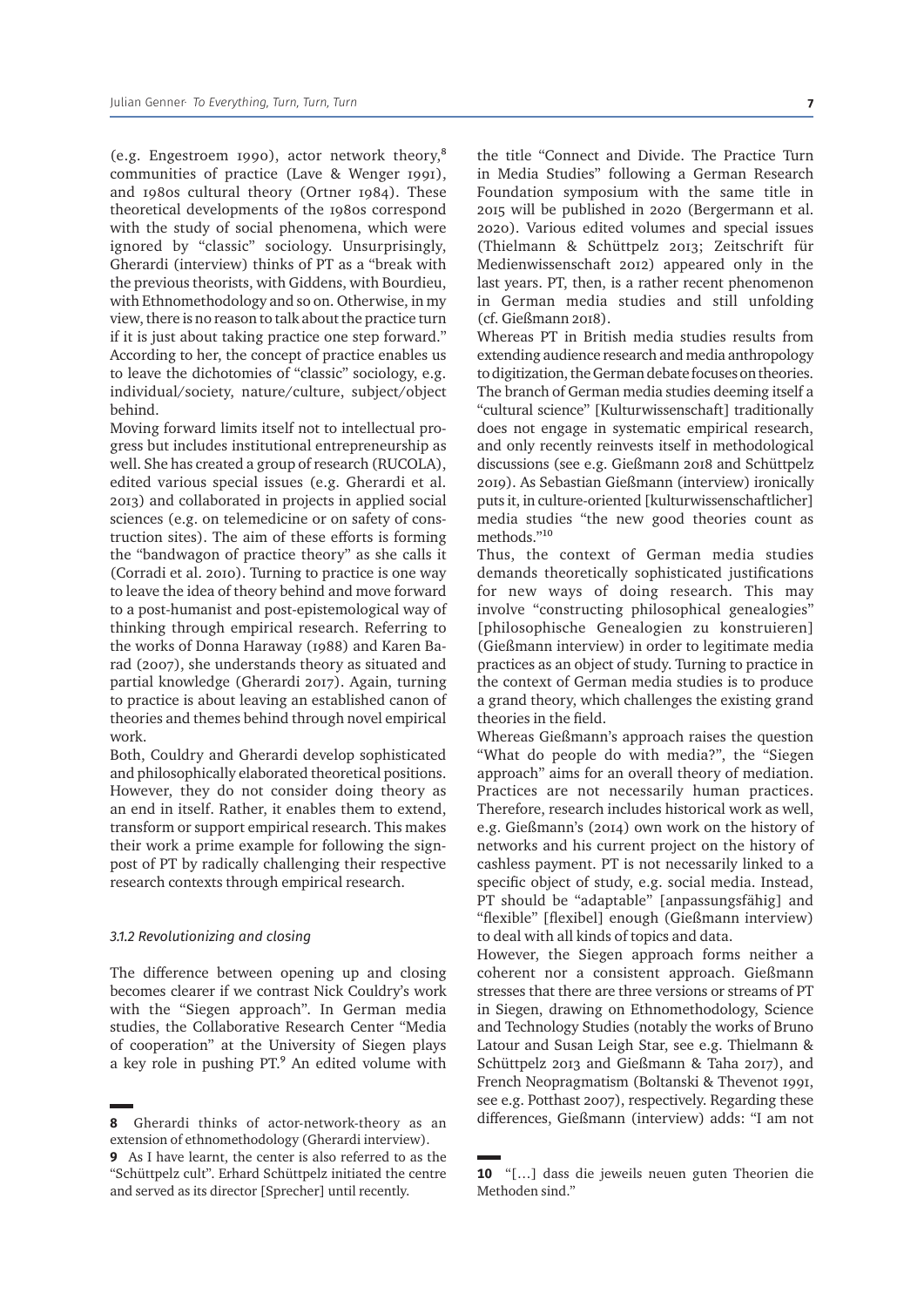sure yet whether we have fought certain controversies which possibly arise from this constellation."<sup>11</sup> This matches my own observations. The edited volumes already published bring together different authors with their own programmatic visions for a practice theory. Whether the "Siegen approach" culminates in a new systematic theory and whether empirical work follows remains to be seen.12 Schüttpelz and Meyer's (2017) manifesto laid the groundwork for a systematic approach and established a common theoretical vocabulary.

So far, the "Siegen approach" has committed itself to creating a radically new theory of media practices. It presents a challenge on a theoretical level to German media studies (as cultural science [Kulturwissenschaft]) as a theory-saturated field of research. This makes PT a potentially revolutionary project with a strong tendency to closing through theorizing.

#### *3.2 Reformative ways of turning to practice*

If we think of the PT as a loose network of signposts, the work undertaken by Ted Schatzki and various German and British sociologists form the key nodes of this network. When turning to practice, neighboring fields always refer to the edited volume by Schatzki, Knorr-Cetina, and von Savigny (2001) and the debates emerging from it in some way.

Ironically, those whose work is identified with a turn to practice are reluctant to speak of a turn at all. Ted Schatzki (interview) prefers to speak of the "emergence of practice thinking". For most sociologists, turning to practice does not refer to some revolutionary project or some kind of rupture. It is not about leaving a certain body of literature behind.

Instead, sociologists and social theorists highlight the continuities between PT and the sociological traditions. Turning to practice, then, is a means to renewing sociology and social theory. PT presents itself as a way to altering ossified routines within the discipline. PT promises a more experimental approach to doing theory and empirical research. Roughly speaking, German sociology inspired by PT tends to focus on theorizing (closing) whereas its

British counterpart is more concerned with empirical research (opening up).

#### *3.2.1 Reforming and closing*

Sticking with the sign-post metaphor, one can approach PT from many directions. Several researchers I talked to highlight the importance of Pierre Bourdieu's (1979) early ethnographic work on the Kabyle society and regard it as paradigmatic study for following a practice-based approach.<sup>13</sup> Others take a strong interest in micro-sociology, e.g. Harold Garfinkel's ethnomethodology, Bruno Latour's actor network theory, or Erving Goffman's interactionist work. As a rule of thumb, those with a background in micro-sociology seem to be interested in reaching out to a macro level. Those who come from a macro-sociology or social theory become intrigued by ideas from micro-sociology.

Using micro-sociology as a starting point, Stefan Hirschauer (2017) aims for a theory of doing differences. Hilmar Schaefer (2016b) has shifted his focus from theoretical to ethnographic research. Terms such as "trans-" or "inter-situational dimension" ["Inter- or "Transsituativität"] indicate that the problem of macro- and micro-levels takes a new form within PT. Being deeply rooted in sociology, researchers are not interested in leaving sociological traditions behind as Silvia Gherardi suggests. Such radical claims are met with mistrust and seem to cause a certain confusion in sociology and social theory.

Although German sociologists approach practice from different directions, I identify three main commonalities within the German context. PT here is about:

1. Finding a way to think about meaning and materiality. On the one hand, researchers criticize actor-network-theory for its rather mechanist view of the social. On the other hand, they stress that classic theories of action or interaction pay little attention to materiality. Hillebrandt (2014, 2016) merges Bourdieu, Mauss, and Latour into what he calls a "poststructuralist materialism." Alkemeyer takes a strong interest in the materiality of the body (Alkemeyer et al. 2009). Potthast (2007, 2017) combines the work of Boltanski and Thévenot (1991) and Latour. Kalthoff infuses Heidegger into social theory (Kalthoff et al. 2016). Schatzki (who is closely

**<sup>11</sup>** "Ich weiß noch nicht, ob wir bestimmte Kontroversen, die sich daraus ergeben können, wirklich auch ausgetragen haben."

**<sup>12</sup>** Within sociology, there seemed to be a certain unease with the Siegen way of theory building which appropriates social theory in a rather selective way. However, with the digitalization of Garfinkel's archive well under way in Siegen, these reluctances recently gave way to various cooperations.

**<sup>13</sup>** Several interviewees stressed that the German reception of Bourdieu within sociology has focused mainly on social injustice and habitus. The re-reading of Bourdieu in the context of PT focuses on the ethnographic aspects of his work instead.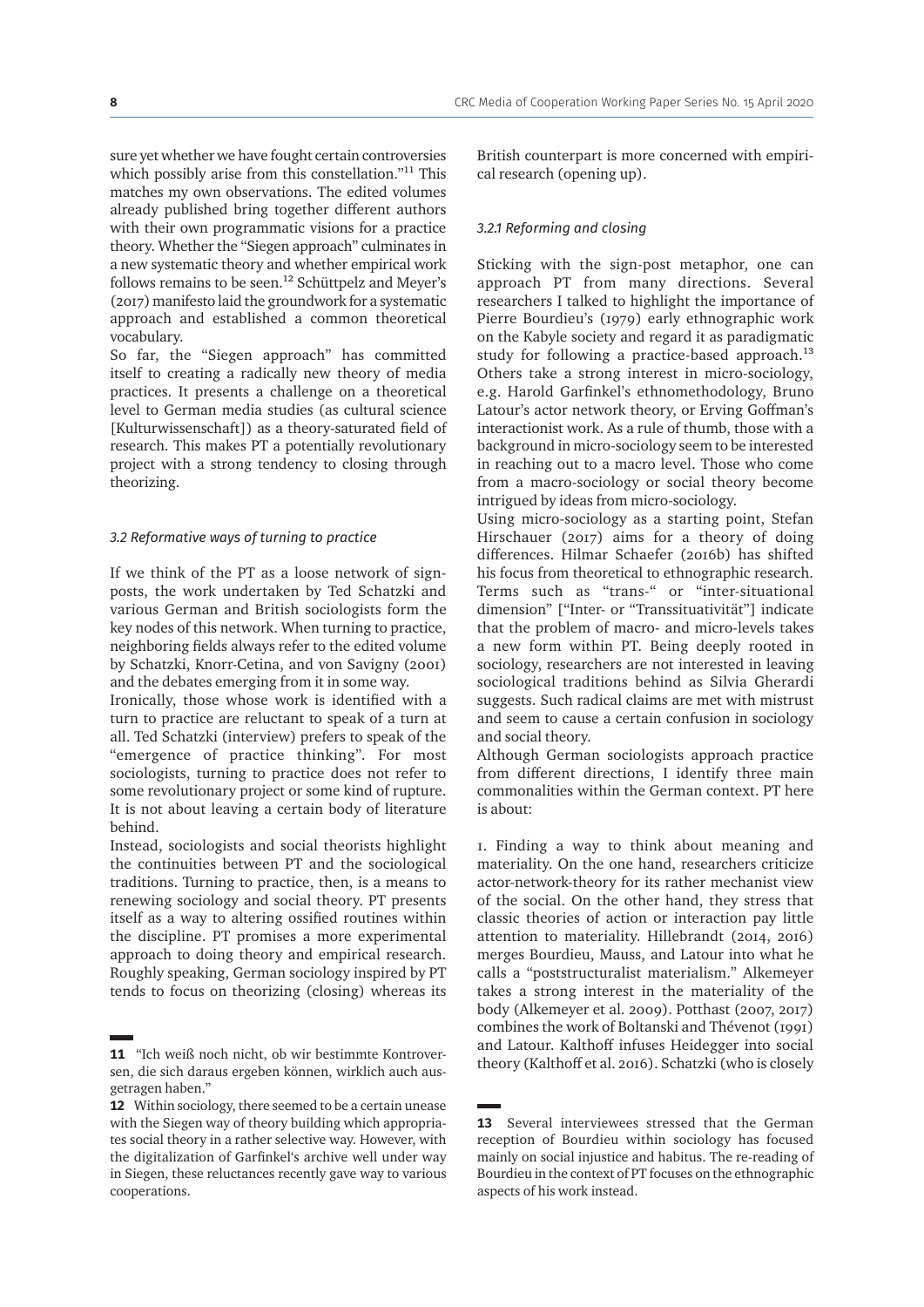linked with the German context), too, combines a Heideggerian interest in materiality with a Wittgensteinian approach to language and meaning (e.g. Schatzki 2013).

Focusing on practice is also a way of overcoming poststructuralism and its interest in discourses and deconstruction, at least partially. However, turning to practice is not necessarily about embracing realism. Most sociologists would probably not agree with Schatzki's (2001) claim that the social actually consists of practices.

2. Overcoming methodological individualism. PT refutes the idea that the social is made of individuals and their decisions. Thus, one has removed the human subject from center stage. This leads to a reconceptualizing human agency and intentionality (Hirschauer 2016). PT challenges classic theories of action including pragmatism, $14$  and the hermeneutic branch of the sociology of knowledge. Occasionally, this has led to a few polemic reactions (Bongaerts 2007).

Stefan Hirschauer and Robert Schmidt highlight that methodological individualism is built into our everyday lives. We see ourselves as individuals who make decisions. Thus, Hirschauer (2018) considers methodological individualism a "folk theory". According to Schmidt (interview), most of the social sciences perform a "collective going native" ["kollektives going native"], when analyzing lifeworlds inherently structured by methodological individualism whilst using concepts which are actually rooted in methodological individualism.15 Whilst PT takes an interest in meaning and interpretation, it rejects a purely hermeneutic perspective, which regards humans and their ways of making sense as foundations of the social. Thus, PT presents a challenge to a hermeneutical tradition relying on the work of Alfred Schütz.

3. Stressing the importance of empirical research without actually doing it. Although researchers usually stress the importance of empirical research, PT has not yet produced a body of empirical work deemed paradigmatic for PT. The majority of my interviewees regards the lack of major empirical work as one of the biggest shortcomings of PT.16 Being a theoretical debate from the start, the lack of major empirical studies comes as little surprise. The rather theoretical works of Ted Schatzki and Andreas Reckwitz, notably his tome on theories of culture (Reckwitz 1997), serve as key reference points.17 Although PT has changed the status of theory, it seems to fit quite neatly into the long German tradition of armchair sociology.18 PT does not emerge from specific empirical projects. To be fair, PT has stimulated and strengthened ethnographic research within German sociology, notably on the PhD level. Compared to American sociology, German sociology lacks a strong ethnographic research tradition. Equally important, the German academic system regards professors as teachers and civil servants rather than researchers. Thorough empirical ethnographic work seems to be a privilege of PhD students. Whether or not the growing number of ethnographic PhD theses will eventually change the foundations of German sociology remains an open question.

Despite these commonalities, the selfcharacterizations of PT as a paradigm, a research program, or a movement respectively, are hardly accurate. As Robert Schmidt (interview) puts it: "Maybe the idea that there were this one field of PT presents a misperception from an outsider's point of view. But I think the view from inside is different, and necessarily needs to be so."19 Coming back to the sign-post analogy, every researcher tends to set up his or her own sign-post. Although the German

**<sup>14</sup>** There is a growing interest in pragmatism in German sociology, e.g. Bogusz (2018) or Dietz et al. (2017). However, this debate is distinct from PT. Work drawing on the work of Boltanski & Thévenot (1991) fares under various flags, e.g. "French neopragmatism", "sociology of critique", or "sociology of conventions". This stream of research is loosely tied to PT, the exception being Potthast (2007).

**<sup>15</sup>** Methodological individualism also lies at the core of an institutional crisis in German sociology. Hartmut Esser and like-minded sociologists left the German Sociological Association [Deutsche Gesellschaft für Soziologie] and founded their own association called Academy for Sociology [Akademie für Soziologie] in 2017, see also Hirschauer (2018).

**<sup>16</sup>** I asked my interviewees what they consider the most important empirical work. Some refused to answer the question. Most referred to Bourdieu's early ethnographic work, others mentioned the work of their postdocs. Several see the lack of major and visible empirical work as the biggest shortcoming of PT.

**<sup>17</sup>** It is important to mention that Schatzki does not regard himself as a theorist. Currently, he pursues a historical research project (Schatzki interview).

<sup>18</sup> Prime examples for German armchair sociology are critical theory in Frankfurt, notably Habermas and Honneth, systems theory in Bielefeld, namely Luhmann, or the work of Beck on risk and the risk society.

**<sup>19</sup>** "Es ist vielleicht auch eine täuschende Außenwahrnehmung, als gäbe es dieses Feld der Praxistheorie. Die Innenwahrnehmung ist aber glaube ich eine andere und muss auch notwendigerweise eine andere sein."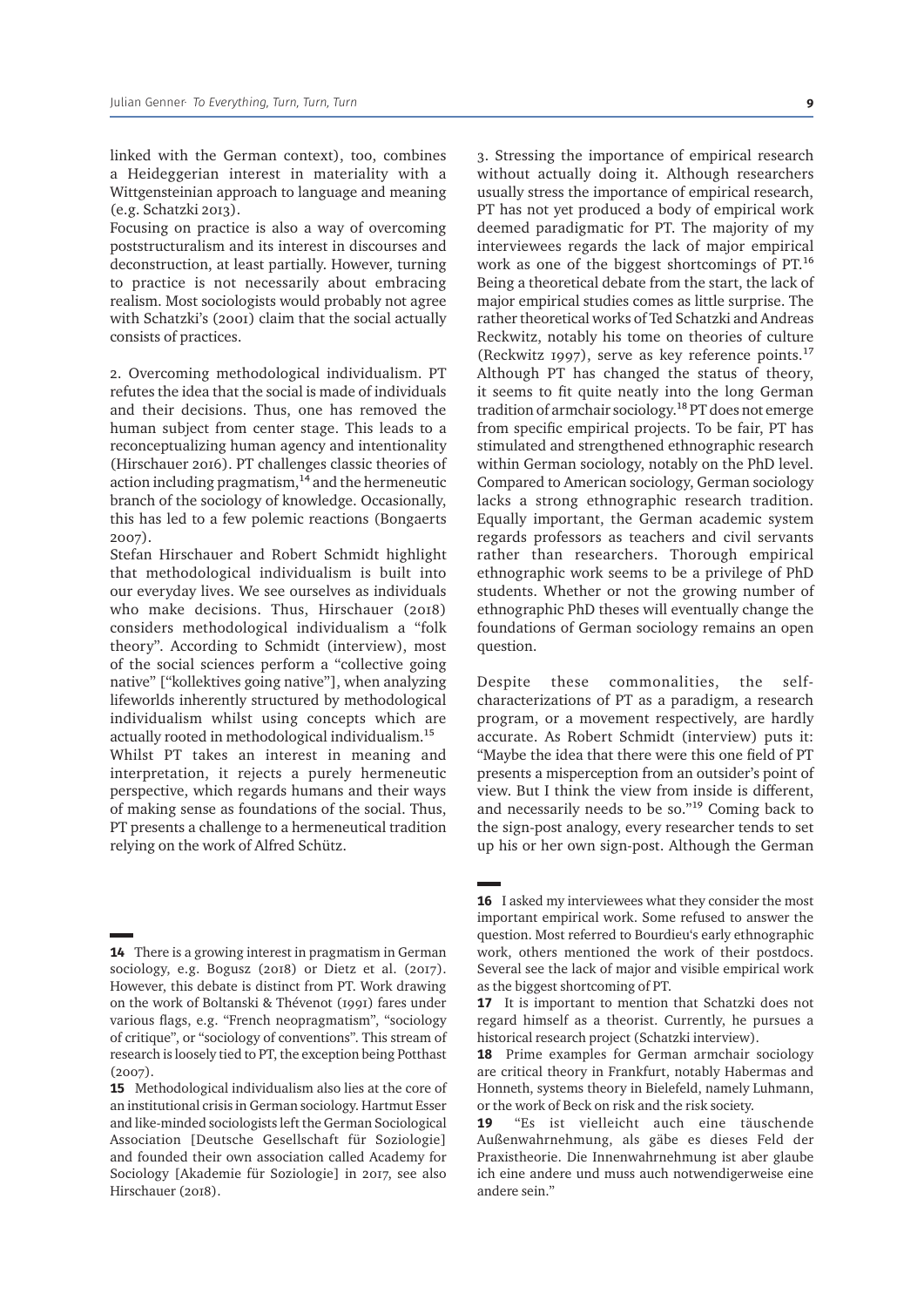debate shows a strong interest in systematizing and theorizing, it remains inherently pluralist. Edited volumes assemble different practice theories. They display activity and often contain rather programmatic contributions calling for further activity and even more visions of PT. There seems to be little interest in establishing a shared systematic viewpoint. This leaves PT a "poorly integrated field" [schwach integriertes Feld] and a "loose conglomerate" [loses Konglomerat], as Schmidt (interview) says. If we regard a research paradigm as a coherent set of institutionalized routines, then PT in its current state can hardly be considered a paradigm. There are no textbooks, methods books, conferences, or journals dedicated to practice-based research. A growing number of edited volumes forms neither a paradigm, nor a research program, nor a movement. Despite the popularity and visibility of the notion of practice, according to my interview partners PT has been peripheral and marginal within German sociology.

#### *3.2.2 Reforming and opening up*

Not all sociologists faring under the flag of PT share the German passion for theorizing. Practice-based research in Lancaster emerges within applied and empirical research projects on energy, environment, and resources (e.g. Shove & Spurling 2013). This creates the impression that practice-based research is limited to these topics. However, this is not the case as Elizabeth Shove (interview) insists: "People in the UK say it's all about environment stuff which is rubbish. It's just a number of people, me included, being in that field."

Like her German colleagues, Elizabeth Shove is highly critical of methodological individualism. However, her research context is different due to the focus on applied research. She tries to smuggle a sociological viewpoint into an academic and political environment shaped by methodological individualism.

> "So in a way, my job is not about practice theory. It's about sociology. It's about developing an offering, a more systemic social view of what happens in the social world, and practice theory is enfolded within that really. But I would never say practice theory to an engineer, I mean, you know, that's no way to go. Often they don't get the idea of what a paradigm is let alone that they have one." (Shove interview)

Methodological individualism is built into scientific work as well as into policies focusing on individual

behavior. A "more systemic social view" highlights the shortfalls and negative side effects of such policies. A prime example are energy efficient technologies (Shove 2018). More energy efficient air conditioning does not necessarily lead to less energy consumption. It may also contribute to the diffusion of air conditioning by making it more affordable. In turn, more people take low indoor temperatures for granted and expect air conditioning. Thus, promoting energy-efficient devices will not have a positive impact on overall energy consumption. From a sociological point of view, we do not consume energy but services, which require energy (Shove 2018). Thus, policies incentivizing people to consume less energy are likely to fail. Shove's work is about challenging truisms emerging from methodological individualism and rational choice. However, the sociological perspective is a marginal one in these debates. Shove (interview) admits:

> "It's difficult. So we've tried quite hard in the DEMAND centre to kind of sneak in those ideas without those words. So we've made a series of little films, you know, why practices matter and what's important with energy. And we tried really hard to say things without jargon language, like, 'I don't know whether that will work or not'."

She also avoids the jargon in most of her written work because there is no journal dedicated to PT. According to her, PT is a marginal phenomenon within British sociology. There is the group around SHOVE in Lancaster and another one around Alan Warde (e.g. Warde 2016) in Manchester. Whereas the former draws on the work of Anthony Giddens, the latter uses Pierre Bourdieu as a starting point for his work on consumption. According to Elizabeth Shove, there are several research groups in neighboring disciplines, e.g. Public Health. However, these groups seem to be at best loosely connected.

Like their German counterparts, British sociologists with an interest in PT see no need for a radical break with the traditions. Whereas German sociologists mainly promote a more experimental attitude to theorizing, the Lancaster approach is about establishing a sociological viewpoint on topics like sustainability (Shove & Spurling 2013), Nordic Walking (Pantzar & Shove 2010), or energy efficiency (Shove 2018). In British sociology, PT takes place within specific larger empirical research projects.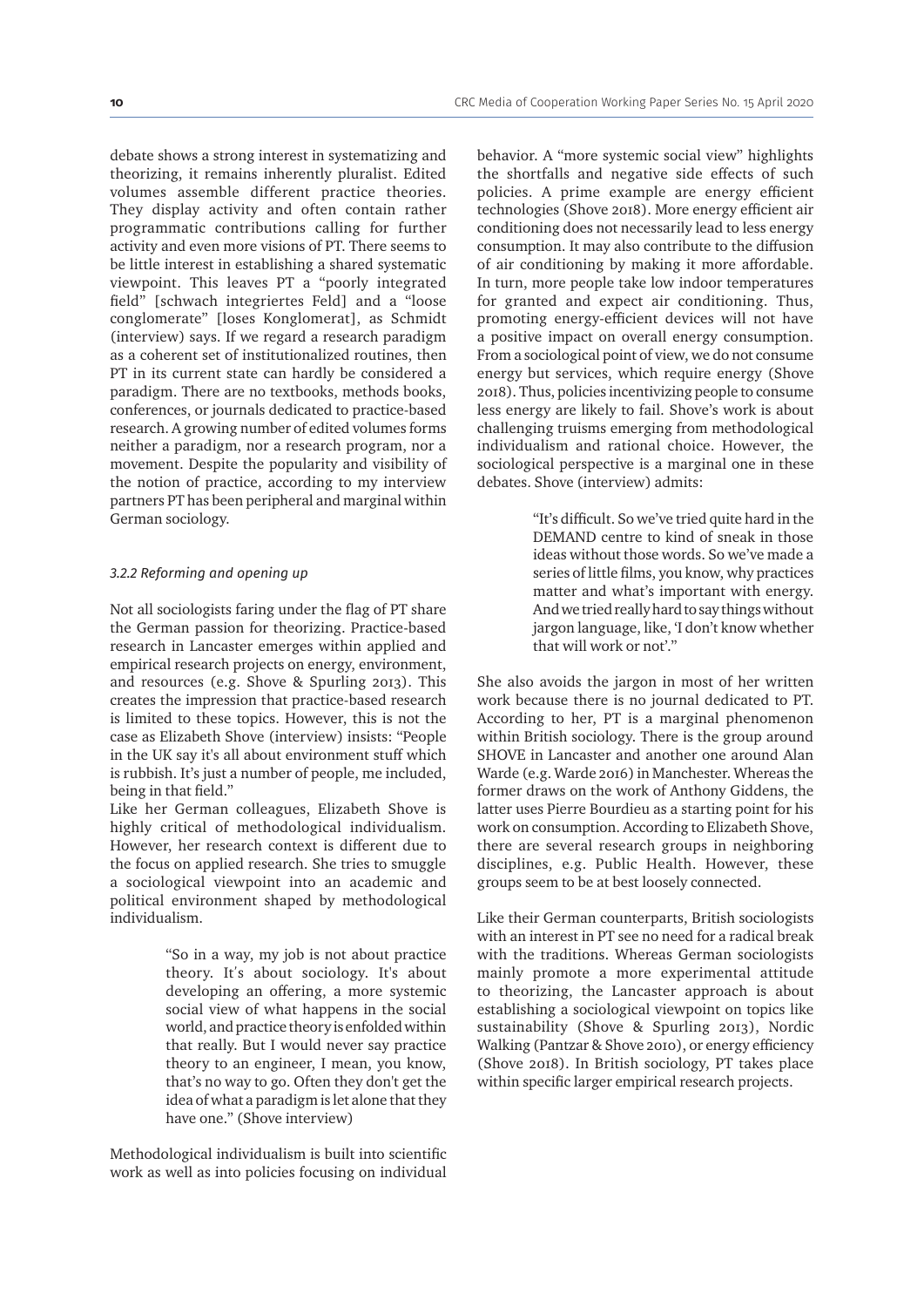#### **4. Turn and Discipline**

Looking at the four ways of turning to practice, a pattern becomes visible. Turning to practice driven by a revolutionary spirit has its place in the neighborhood of sociology. By contrast, sociology and social theory themselves follow a more reformative agenda when it comes to PT. However, PT remains a marginal phenomenon even within German sociology. This demands an explanation.

In the neighborhood of sociology, PT allows to set up new standards for themes, methods and theories. On the flipside, this means to either leave behind or overcome an established standard. Silvia Gherardi wants to skip the classics; Nick Couldry wants to overcome an approach treating media as texts; the "Siegen approach" intends to replace a theory concerned with specific media (e.g. internet) with a more general theory based on a common vocabulary (Schüttpelz & Meyer 2017). Revolutionary takes on practice are appealing in fields of research, which either lack a strong tradition or for which established traditions have little to offer. Thinking about media as texts has its limits when it comes to studying social media. The sociological tradition may have little to say about learning in organizations.

Revolutionary ways of turning to practice aim for establishing a new canon of topics, theories and/or methods. They are particularly successful in contexts where disciplines and their disciplinary mechanisms are less influential. This applies to the variety of "studies" popping up during the 1980s such as media studies, organizational studies, management studies, postcolonial studies, European studies, just to name a few. As rather young and interdisciplinary fields of research, studies are particularly liable to radical ways of turning. It is salient that most of the turns are successful in such fields (Bachmann-Medick 2016).<sup>20</sup> In contrast, established disciplines such as sociology have strong traditions. Reformative ways of turning to practice within sociology and social theory reflect the power of the discipline to discipline researchers. Turning to practice within an established discipline is not a matter of implementing a new canon of topics, theories and methods. Instead, turning to practice is about loosening the straitjacket of established research routines. PT calls for a more playful approach. Re-evaluating the canon of the discipline in the light of the "cité par projets" (Boltanski & Chiapello 2007) facilitates experimental takes on the classics and interdisciplinary cooperation (e.g.

Alkemeyer et al. 2013).<sup>21</sup> The notion of practice also enables extending the scope of sociological analysis. As revolutionary ways of turning, the reformative approach is particularly successful in areas of research in which traditions and their disciplinary mechanisms are less influential. Neither energy (e.g. Shove 2018), the body (e.g. Alkemeyer et al. 2009), infrastructures (e.g. Potthast 2007) nor materiality (e.g. Hillebrandt 2016, Kalthoff et al. 2016) present key issues in sociology.

[Anonymous1] and [Anonymous2] coined the diffusion of turns in a theorem: turns discipline research in areas in which disciplines do not (Anonymous conversation). This is especially true for fields lacking a strong tradition. However, the theorem does not grasp the difference between revolutionary and reformative ways of following the sign-post of PT.

Revolutionary approaches aim for setting up a new standard or replacing an existing tradition. However, for researchers in established disciplines, turns offer a way to circumnavigate disciplinary mechanisms. Topics left aside by the mainstream of the discipline are particular apt for more experimental approaches. Comparing revolutionary and reformative approaches to practice allows to develop the aforementioned theorem further. Returning to the sign-post analogy, I suggest the following reformulation of the theorem: I) turns provide meaningful orientation in contexts in which disciplines and their traditions do not. II) Within established disciplines, turns facilitate extending the theoretical, methodological, and thematic scope of the discipline. III) Within interdisciplinary fields such as the various "studies", turns present a surrogate for a not yet existing canon of theories, methods and topics in a newly established field of research. The four ways of turning to practice present also different ways of embracing the values of the "cité par projets" in distinct institutional settings.

#### **5. Conclusion**

Drawing on interviews with researchers in the field of PT allowed me to develop a new perspective on PT. Instead of categorizing research by theme or theories, I developed a different approach using insights from Wittgenstein (1986), Latour (2005) and

**<sup>20</sup>** The exception proving the rule is anthropology. Its foundations have eroded in the wake of the publication of Malinowski's diary, the crisis of representation, and the debate on writing culture.

**<sup>21</sup>** However, interdisciplinary cooperation with fields outside of the social sciences and the liberal arts is rare in German sociology. The exception coming to my mind is the fieldwork of Tanja Bogusz (2018) among French marine biologists. The biologists named a newly discovered species after the fieldworker (joculator boguszae).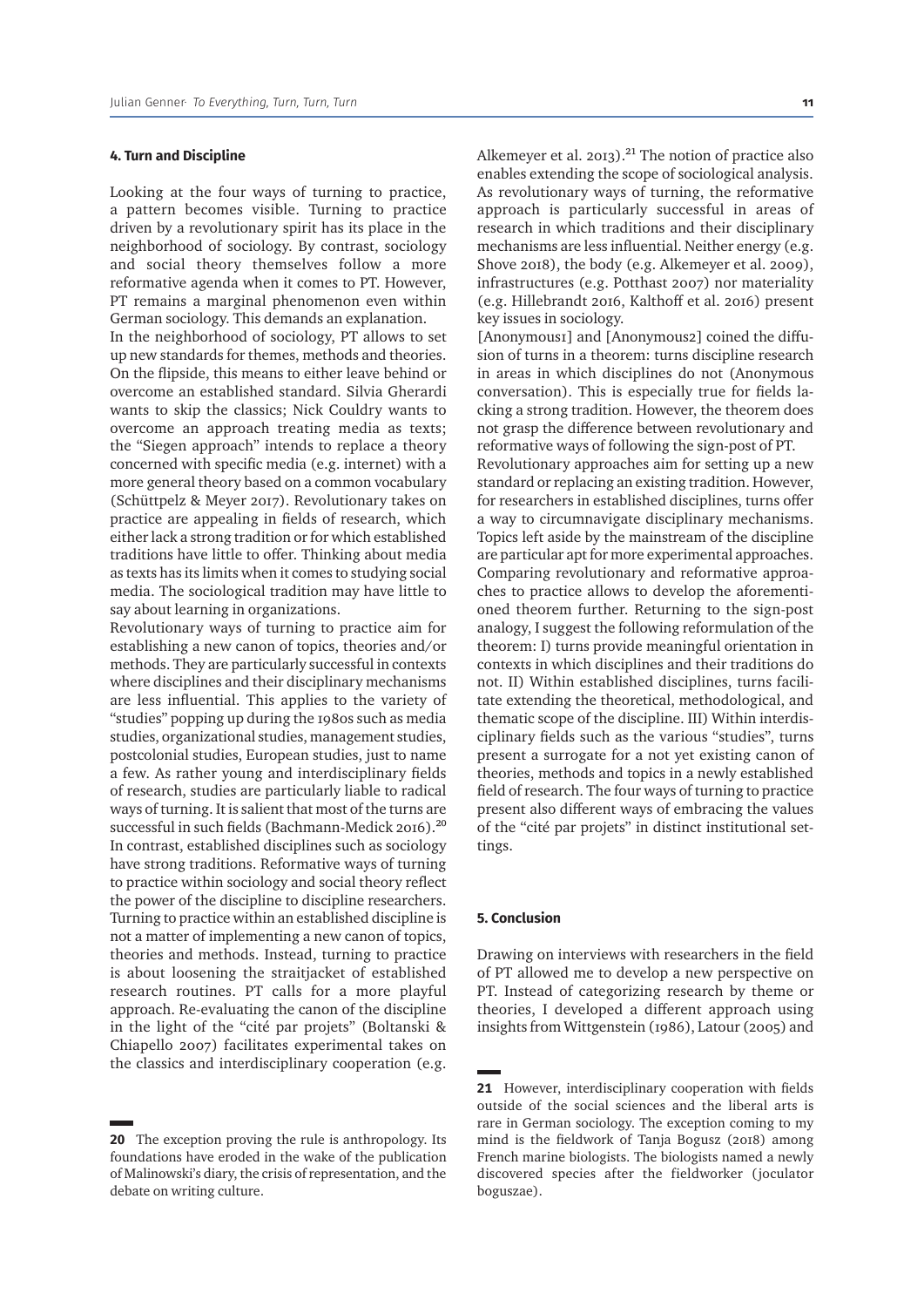Boltanski & Chiapello (2007). Notably, I regarded PT as a sign-post offering guidance and serving as an assembling point. Sign-posts are inherently normative in that they give instructions how one should proceed. Since PT embraces heterogeneity, pluralism, and openness, its normativity mainly relies on the "cité par projets" (Boltanski & Chiapello 2007). The first section contrasted the normativity of turns with those of schools.

Building on the sign-post analogy, the main section has described four ways of turning to practice. Using paradigmatic examples, I distinguish between revolutionary and reformative ways of turning. Further, the focus may be on opening up or closing with regards to the interpretative flexibility of the notion of practice. Radical takes on the notion of practice are located in the neighborhood of sociology and social theory. However, a reformative spirit shapes the core debates around PT within German and British sociology. It is salient that there is a strong interest in theorizing (closing) PT in Germany, which is, as I suggested, probably due to historical and institutional reasons. Looking at the various ways of turning to practice, a pattern emerges. PT provides meaningful orientation in contexts in which disciplines and their traditions do not. Thus, PT spreads in the periphery of disciplines and in fields lacking strong traditions or established protocols.

Looking at turns in general, it is remarkable that the rise of turns in general correlates with the weakening of disciplines and the growing importance of thirdparty funding since the 1980s, especially in Germany (see e.g. Luhmann 1992, Muench 2007, Muench 2009: 164-178). Massive institutional changes in higher education in the last 30 years likely contributed to the boom of various turns in Germany (Bachmann-Medick 2016). Interestingly, "turns" materialize themselves in specific institutional formats such as Collaborative Research Centers (such as the "Media of Cooperation" Center in Siegen) or graduate  $schools$  (e.g. in Oldenburg<sup>22</sup> and formerly in Vienna). Such institutions are in fact projects (Luhmann 1992: 339) operating within clearly defined timeframes. This makes them flexible and adaptable frameworks. Thus, they are prime examples for institutional materializations of the values of the "cité par projets" (Boltanski & Chiapello 2007). More importantly, these institutional frameworks promise to deliver similar goals as turns: assembling heterogeneous research communities, doing future-oriented research, creating connections between various viewpoints, and engaging in interdisciplinary cooperation. However, it lies beyond the scope of this article on PT to delve deeper into the institutional developments linked to turns. Yet, with the number of research fields and academics still growing, the question remains as to whether PT in particular and turns in general will be able to provide meaningful orientation in research contexts in which the power of disciplines keeps decreasing. Once "we" stop turning to practice, will there be other categories to turn to? Or will there be novel kinds of sign-posts demanding our attention and our following?

#### **Acknowledgments**

The research was founded by the Collaborative Research Center (CRC 1187) "Media of Cooperation". I am indebted to all researchers who were kind enough to share their insights during an interview. I would like to thank Jörg Potthast (University of Siegen) for giving me the opportunity to pursue this project. The argument evolved in conversations with Jörg Potthast, Martin Reinhart (HU Berlin) and Ulla Schmid (University of Basel). Her expertise on Wittgenstein (Schmid 2014) was invaluable to develop the core argument of this paper in the first place.

#### **References**

- Alkemeyer, T., K. Brümmer, R. Kodalle & T. Pille (Eds.), 2009. Ordnung in Bewegung. Choreographien des Sozialen. Neue Perspektiven der Körper- und Raumforschung. Bielefeld: transcript.
- Alkemeyer, T., G. Budde & D. Feist (Eds.), 2013. Selbst-Bildungen. Soziale und kulturelle Praktiken der Subjektivierungen. Bielefeld: transcript.
- Barad, K., 2007. Meeting the universe halfway: Quantum physics and the entanglement of matter and meaning. Durham: Duke University Press.
- Bachmann-Medick, D., 2016. Cultural turns. New orientations in the study of culture. Berlin: De Gruyter.
- Bergermann, U., M. Dommann, E. Schüttpelz, J. Stolow & N. Taha (Eds.), 2020. Connect and divide. The practice turn in media studies. Zürich: Diaphanes.
- Boehler, F. & M. Reinhart, 2014. Wissenschaft und Wertewandel. Pp. 539-556 in C. Bischoff, K. Oehme-Juengling & W. Leimgruber (Eds.). Methoden der Kulturanthropologie. Bern: Haupt.
- Boltanski, L. & L. Thévenot, 1991. De la justification. Les économies de la grandeur. Paris: Gallimard.
- Boltanski, L. &. E. Chiapello, 2007. The new spirit of capitalism. London: Verso.
- Boltanski, L. & A. Honneth, 2009. Soziologie der Kritik oder Kritische Theorie? Ein Gespräch mit Robin

**<sup>22</sup>** The Oldenburg graduate program's full name is "Selbst-Bildungen. Praktiken der Subjektivierung in historischer und interdisziplinärer Perspektive."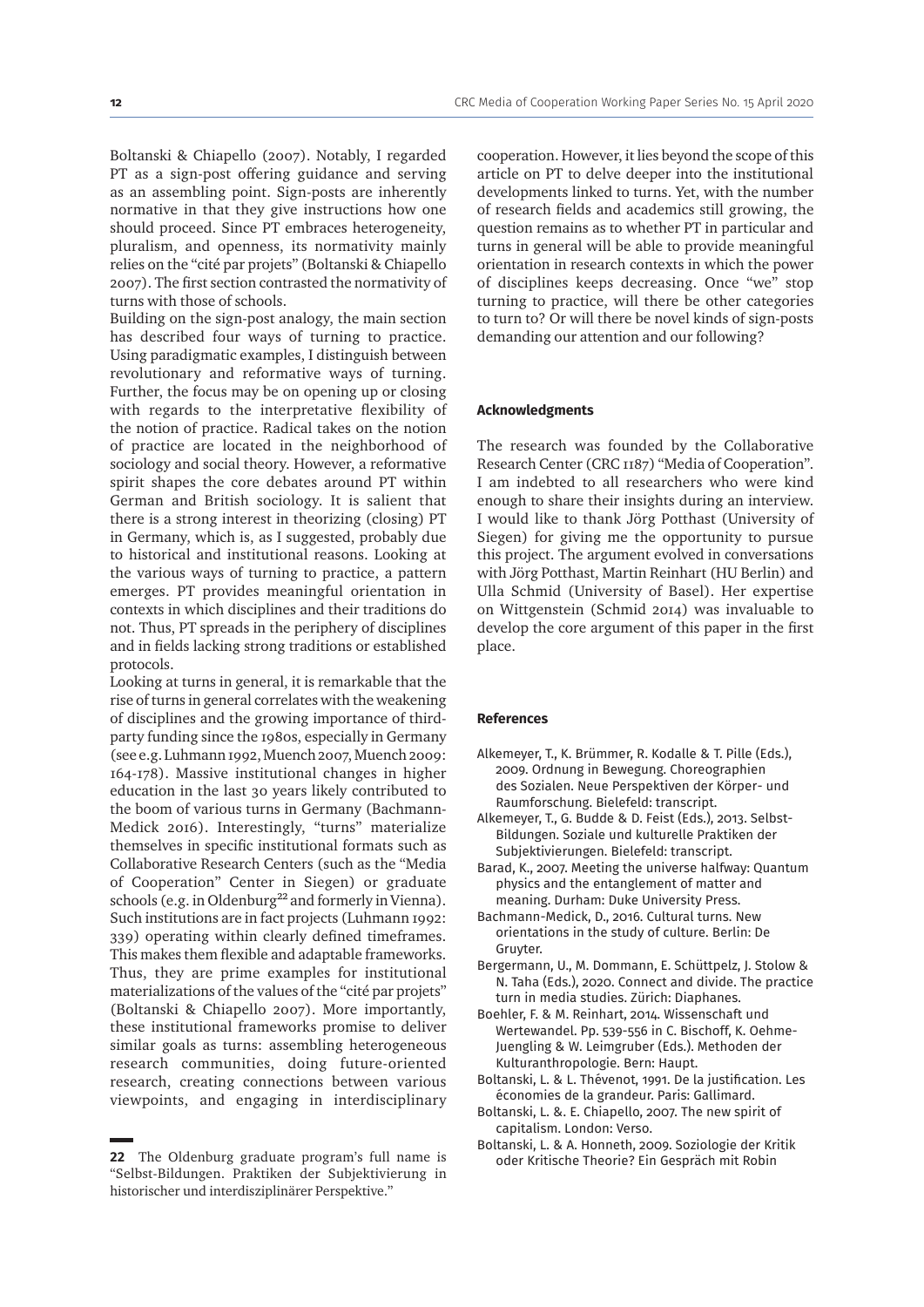Celikates. Pp. 81-116 in R. Jaeggi & T. Wesche (Eds.). Was ist Kritik. Frankfurt a.M.: Suhrkamp.

- Bogusz, T., 2018. Experimentalismus und Soziologie. Von der Krisen- zur Erfahrungswissenschaft. Frankfurt a.M.: Campus.
- Bongaerts, G., 2007. Social practice and behavior reflections on the Practice Turn in Social Theory. Zeitschrift fuer Soziologie, 36: 246-260.
- Bourdieu, P., 1979. Algeria 1960: The disenchantment of the world, the sense of honour, the Kabyle house or the world reversed. New York: Cambridge University Press.
- Collins, R., 2002. The sociology of philosophies. Cambridge (Mass.): Belknap Press of Harvard University Press.
- Corradi, G., S. Gherardi & L. Verzelloni, 2010. Through the practice lens. Where is the bandwagon of practice-based studies heading? Management Learning, 41: 265-283.
- Couldry, N., 2004. Theorising media as practice. Social Semiotics, 14: 115-132.
- Couldry, N. & M. Hobart, 2010. Media as practice. A brief exchange. Pp. 55-75 in B. Bräuchler & J. Postill (Eds.), Theorising Media and Practice. Oxford: Berghahn.
- The Demand Centre. http://www.demand.ac.uk/ (Accesed: 17.10.2018)
- Dietz, H., F. Nungesser & A. Pettenkoffer (Eds.), 2017. Pragmatismus und Theorien sozialer Praktiken. Vom Nutzen einer Theoriedifferenz. Frankfurt a.M.: Campus
- Engeström, Y., 1990: Learning, working and imagining. Helsinki: Orienta-Konsultit Oy.
- Gherardi, S., 2012. How to conduct a practice-based study. Cheltenham: Edward Elgar.
- Gherardi, S., 2017. La théorie de la pratique serait-elle à court de carburant? Revue d'anthropologie des connaissances, 11: 165-176.
- Gherardi, S., S. Meriläinen, A. Strati & A. Valtonen, 2013. Body, senses and knowing in organisation. Scandinavian Journal of Management, 29: 333-408.
- Gießmann, S., 2014. Die Verbundenheit der Dinge. Eine Kulturgeschichte der Netze und Netzwerke. Berlin: Kadmos.
- Gießman, S. & N. Taha (Eds.), 2017. Susan Leigh Star. Grenzobjekte und Medienforschung. Bielefeld: transcript.
- Gießmann, S., 2018. Elemente einer Praxistheorie der Medien. Zeitschrift für Medienwissenschaft, 19: 95- 109.
- Haraway, D., 1988. Situated knowledges: The science question in feminism and the privilege of partial perspectice. Feminist Studies, 14: 575-599.
- Healy, K., 2017. Fuck nuance. Sociological Theory, 35: 119-127.
- Hillebrandt, F., 2014. Soziologische Praxistheorien. Wiesbaden: Springer.
- Hillebrandt, F., 2016. Die Soziologie der Praxis als poststrukturalistischer Materialismus. Pp- 95-114 in H. Schaefer (Ed.), Praxistheorie. Ein soziologisches Forschungsprogramm. Bielefeld: transcript.
- Hirschauer, S., 2016. Verhalten, Handeln, Interagieren. Pp. 45-68 in H. Schaefer (Ed.). Praxistheorie. Ein soziologisches Forschungsprogramm. Bielefeld: transcript.
- Hirschauer, S., (Ed.), 2017. Un/doing Differences. Praktiken der Humandifferenzierung. Weilerswist: Velbrück Wissenschaft.
- Hirschauer, S., 2018. Der Quexit. Das Mannemer Milieu im Abseits der Soziologie. Eine Entgegnung auf Hartmut Esser. Soziopolis (01.11.2018), https:// soziopolis.de/verstehen/was-tut-die-wissenschaft/ artikel/der-quexit-das-mannemer-milieu-imabseits-der-soziologie/ [Accessed: 30.11.2018]
- Kalthoff, H., T. Cress & T. Roehl (Eds.), 2016. Materialität. Herausforderungen für die Sozialwissenschaften. Paderborn: Fink.
- Lave, J. & E. Wenger, 1991. Situated learning. Legitimate peripheral participation. Cambridge University Press.
- Latour, B., 2005. Reassembling the social. Oxford: Oxford University Press.
- Lena, J. C., 2012. Banding Together. Princeton: Princeton University Press.
- Luhmann, N., 1976. The future cannot begin: Temporal structures in modern society. Social Research, 43: 130-152.
- Luhmann, N., 1992. Die Wissenschaft der Gesellschaft. Frankfurt a.M.: Suhrkamp.
- Muench, R., 2007. Die akademische Elite. Zur Konstruktion wissenschaftlicher Exzellenz. Frankfurt  $a \, M \cdot S$ uhrkamp
- Muench, R., 2009. Globale Eliten, lokale Autoritäten. Bildung und Wissenschaft unter dem Regime von PISA, McKinsey & Co. Frankfurt a.M.: Suhrkamp
- Ortner, S., 1984. Theory in anthropology since the sixties. Comparative Studies in Society and History, 26: 126-166.
- Potthast, J., 2007. Die Bodenhaftung der Netzwerkgesellschaft. Eine Ethnografie von Pannen an Grossflughäfen. Bielefeld: transcript
- Potthast, J., (2017). The sociology of conventions and testing. In: Benzecry, C.; M. Krause & I. A. Reed (eds.) Social theory now. Chicago: UP, 337-360.
- Reckwitz, A., 1997. Die Transformation der Kulturtheorien. Zur Entwicklung eines Theorieprogramms. Weilerswist: Velbrück Wissenschaft.
- Reckwitz, A., 2003: Grundelemente einer Theorie sozialer Praktiken: Eine sozialtheoretische Perspektive. Zeitschrift für Soziologie, 32: 282-301.
- Schaefer, H. (Ed.), 2016a. Praxistheorie. Ein soziologisches Forschungsprogramm. Bielefeld, transcript.
- Schaefer, H., 2016b. "Outstanding universal value". Die Arbeit an der Universalisierung des Wertvollen im UNESCO-Welterbe. Berliner Journal für Soziologie, 26: 353-375.
- Schatzki, T. R., 2001. Introduction: Practice theory. Pp. 1-14 in T. R. Schatzki, K. Knorr-Cetina & E. von Savigny (Eds.), The practice turn in contemporary theory. London: Routledge.
- Schatzki, T. R., 2007. Introduction. Human Affairs 17: 97- 100.
- Schatzki, T. R., 2013. Human activity as indeterminate social event. In David Egan; Stephen Reynolds & Aaron James Wendland, Wittgenstein and Heidegger (pp. 179-194). New York: Routledge,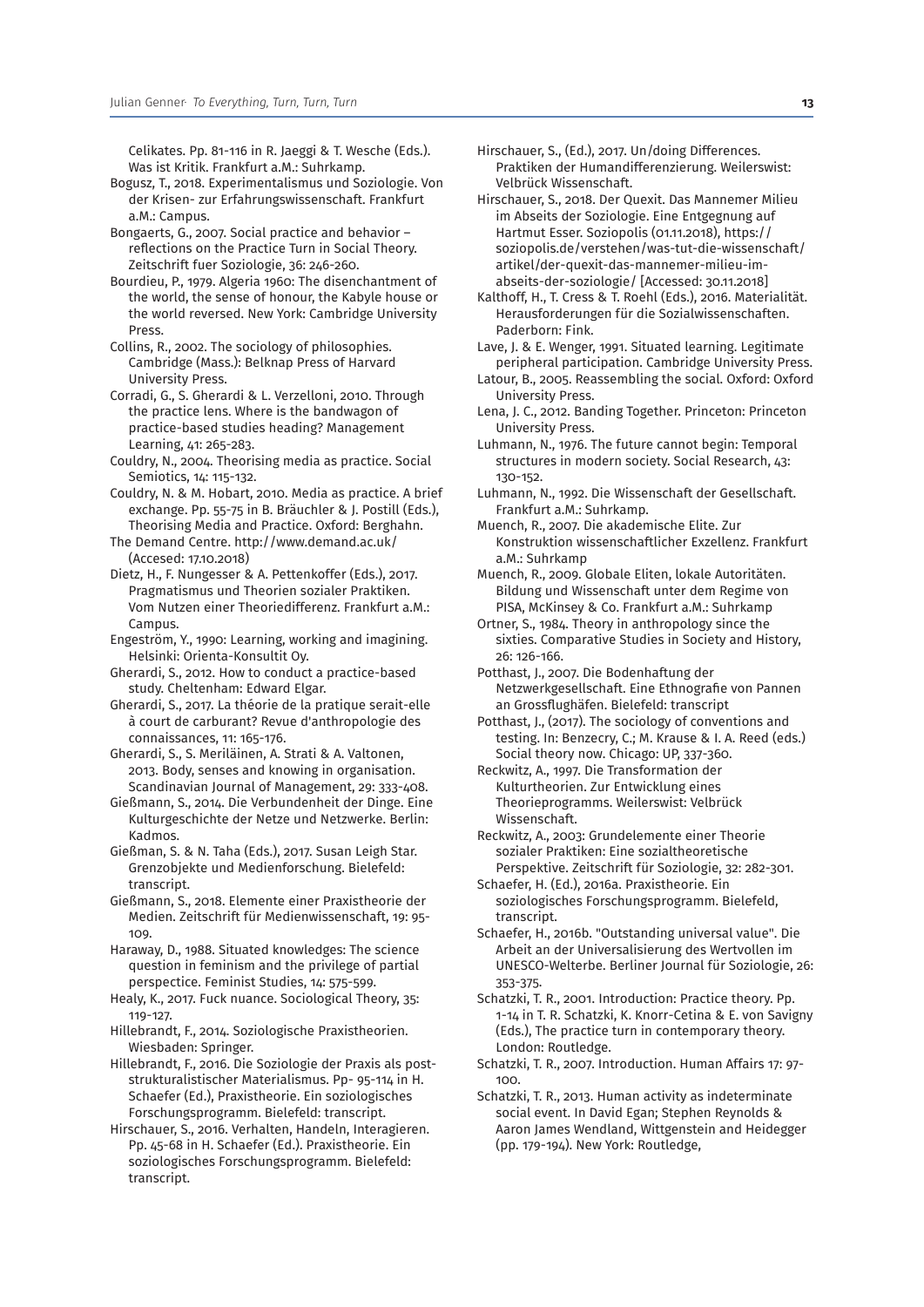Schatzki, T. R., K. Knorr-Cetina & E. von Savigny (Eds.), 2001. The practice turn in contemporary theory. London: Routledge.

Schmid, U., 2014. Moore's paradox. A critique of representationalism. Berlin/Boston: De Gruyter. Schmidt, R., 2012. Soziologie der Praktiken.

Konzeptionelle Studien und empirische Analysen. Berlin: Suhrkamp.

- Schüttpelz E. & C. Meyer, 2017. Ein Glossar zur Praxistheorie: "Siegener Version" (Frühjahr 2017). In: Navigationen - Zeitschrift für Medien- und Kulturwissenschaften. 17: 155-163.
- Schüttpelz, E., 2019. Methoden sind die Praktiken einer theoretischen Fragestellung. Zeitschrift für Medienwissenschaft. 21: 162–164.
- Shove, E., 2018. What is wrong with energy efficiency? Building Research & Information, 46: 779-789.
- Shove, E. & M. Pantzar, 2010. Understanding innovation in practice: A discussion of the production and reproduction of Nordic Walking. Technology Analysis and Strategic Management, 22: 447-461.
- Shove, E. & N. Spurling (Eds.), 2013. Sustainable Practices. Social Theory and Climate Change. London: Routledge.
- Soler, L., S. Zwart, M. Lynch & V. Israel-Jost, 2014. Introduction. Pp 1-43 in L. Soler, S. Zwart; M. Lynch & V. Israel-Jost (Eds.) Science after the practice turn in the philosophy, history, and social studies of science. London. Routledge.
- Thielmann, T. & E. Schüttpelz (Eds.), 2013. Akteur-Medien-Theorie. Bielefeld: transcript.
- Tiryakian, E. A. (1979). The significance of schools in the development of sociology. Pp. 211-233 in W. E. Sniezk, E. R. Fuhrmann, M. K. Miller (Eds.), Contemporary issues in theory and research: A metasociological perspective. Westport CN, Greenwood Press.
- Warde, A., 2016. The practice of eating. Cambridge, UK: Polity Press.
- Wittgenstein, L., 1986 [1953]. Philosophical Investigations (translated by G. E. M. Anscombe). Oxford: Blackwell.
- Zeitschrift für Medienwissenschaft, 2012. Sozialtheorie und Medienforschung, 6(1).
- Zeitschrift für Medienwissenschaft, 2019. Jg. 11, Heft 21 (2/2019): Künstliche Intelligenzen

#### **Appendix**

This article results from a five-month project funded by the Collaborative Research Center (CRC 1187) "Media of Cooperation" from March to August 2018. Eleven semi-structured interviews with involved researchers and various informal conversations form the basis of this articles. The interviewees (in alphabetical order) are: Tanja Bogusz (University of Kassel), Nick Couldry (London School of Economics), Silvia Gherardi (University of Trento), Sebastian Gießmann (University of Siegen), Frank Hillebrandt (FernUniversität in Hagen), Stefan Hirschauer (University of Mainz), Herbert Kalthoff (University of Mainz), Hilmar Schaefer (European University Viadrina), Ted Schatzki (University of Kentucky), Robert Schmidt (University of Eichstätt), Elizabeth Shove (Lancaster University). The interviews took place in the early summer of 2018. I interviewed Nick Couldy, Frank Hillebrandt, Ted Schatzki, and Elizabeth Shove via Skype.

The process of interviewing not only revealed different takes on PT but also tacit assumptions of the interviewer. I wrongfully presumed that all my interview partners commit themselves to turning to practice with a revolutionary spirit. The interviews quickly made me realize that different researchers want to accomplish different goals by using the notion of practice even if they have a similar understanding of the category. Consequently, I gave up the idea of categorizing research by different definitions of practice. Instead, I became interested in what is at stake for researchers by turning to practice in their fields.

While the framework provided by Boltanski & Chiapello (2007) was useful to grasp the normative dimensions of PT on a general level, it did not suffice to make sense of the differences within PT. With the interviews and conversations revealing contradicting opinions on PT, I became interested in the structure of these contradictions. Starting from identifying and contrasting revolutionary and reformative ways of turning to practice, the diagram continuously evolved.